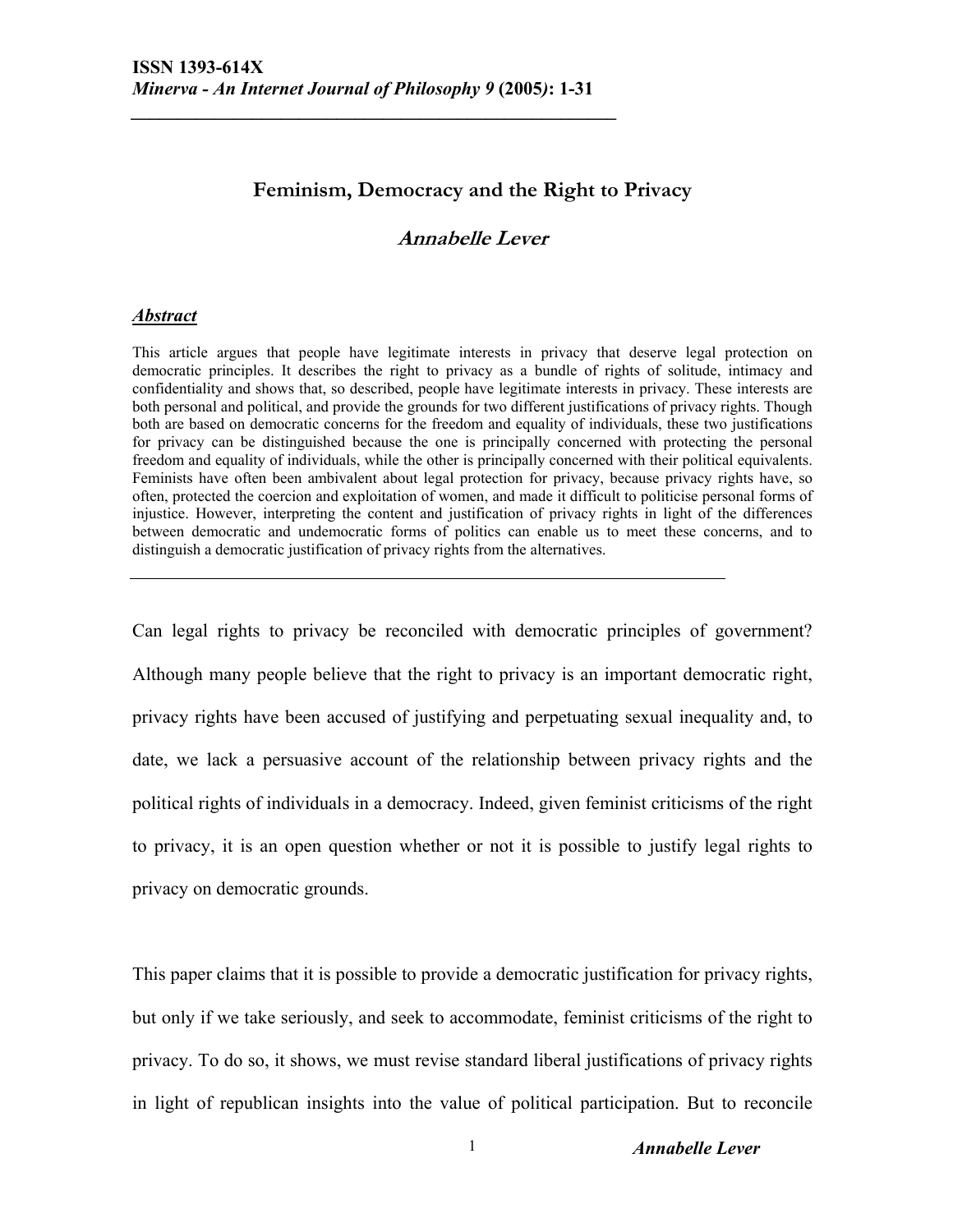privacy rights with democratic government, we must also draw on the strengths of liberal political thought, in order to remedy the overestimation of political ends, relative to all others, characteristic of republican ideas. Both steps, I argue, are justified by feminist critiques of the public/private distinction, and illuminate the importance of liberal and republican ideals to democratic theory and practice.

Liberalism and republicanism are distinctive ways of analyzing and practicing politics, even though there are many varieties of each, and neither has grown up in isolation from the other, or from alternatives like utilitarianism or marxism. While their internal variety means that they come in more or less democratic versions, I will largely be concerned with the ways in which they each tend to justify sexual inequality and undemocratic forms of power and privilege. In this way, I hope to illuminate feminist concerns with the right to privacy and, by relating them to the distinctive characteristics of liberal and republican thought, broadly construed, will show how we might reinterpret the right to privacy along more democratic lines.

For instance, what distinguishes liberalism, as a political tradition, is a tendency to identify the freedom, equality and happiness of individuals with the absence of state scrutiny and regulation. (Gutmann 1996, 64-68). But women, like other disadvantaged social groups, will often need state aid in order to achieve the freedom and equality promised by their legal rights. In so far as privacy rights prevent the state from altering the balance of power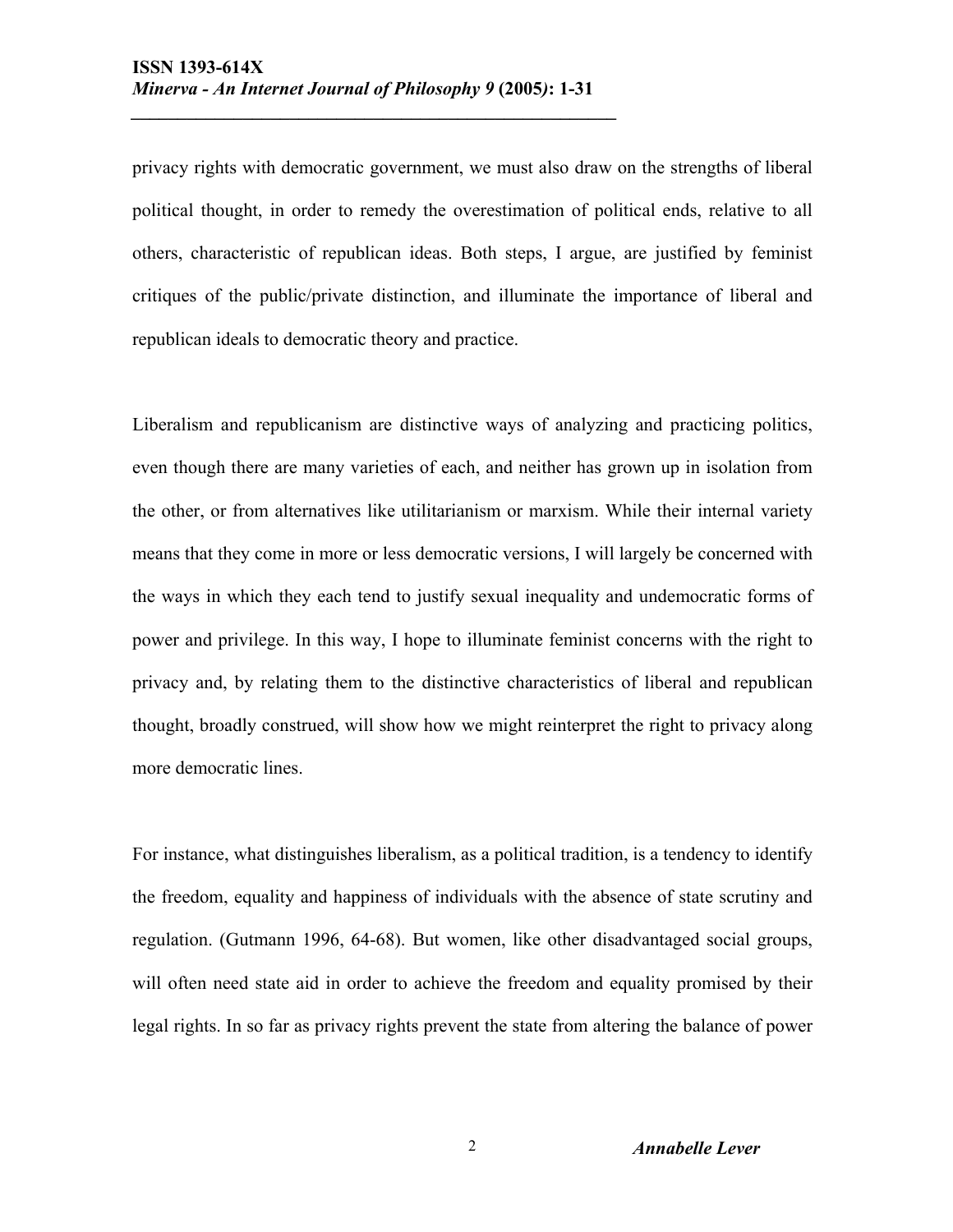between men and women, therefore, they will perpetuate sexual inequality and undemocratic government in ways that are typically liberal (MacKinnon 1983, ch. 8).

By contrast, republican political thought is associated with the idea that the freedom consists in self-government, and is threatened not just by foreign domination but by any needs, desires and beliefs that interfere with our capacities for active citizenship and identification with the common good (Pocock 1975). Not surprisingly, this is a political perspective that treats privacy with some suspicion, however natural or necessary it may be. Yet Virginia Woolf is not alone in believing that women need privacy to be the equals of men, and that their lack of privacy is, itself, a mark of their status as subordinates (Woolf 1929). So if an unduly sanguine approach to privacy can lead to characteristic justifications of inequality and coercion, reluctance to recognize the legitimacy of individuals' claims to privacy may also lead to recognizable patterns of subordination.

That, at least, is the hunch that this paper explores in the hope that feminist critiques of these two vibrant, influential and contrasting approaches to politics can illuminate the democratic potential of privacy. Thus, I will start by reviewing feminist critiques of the public/private distinction, in order to show why a democratic interpretation of privacy requires us to revise typical features of both liberal and republican views of politics, before turning to the justification of privacy rights, themselves, and the ways in which they can reflect, and build upon, a democratic conception of politics.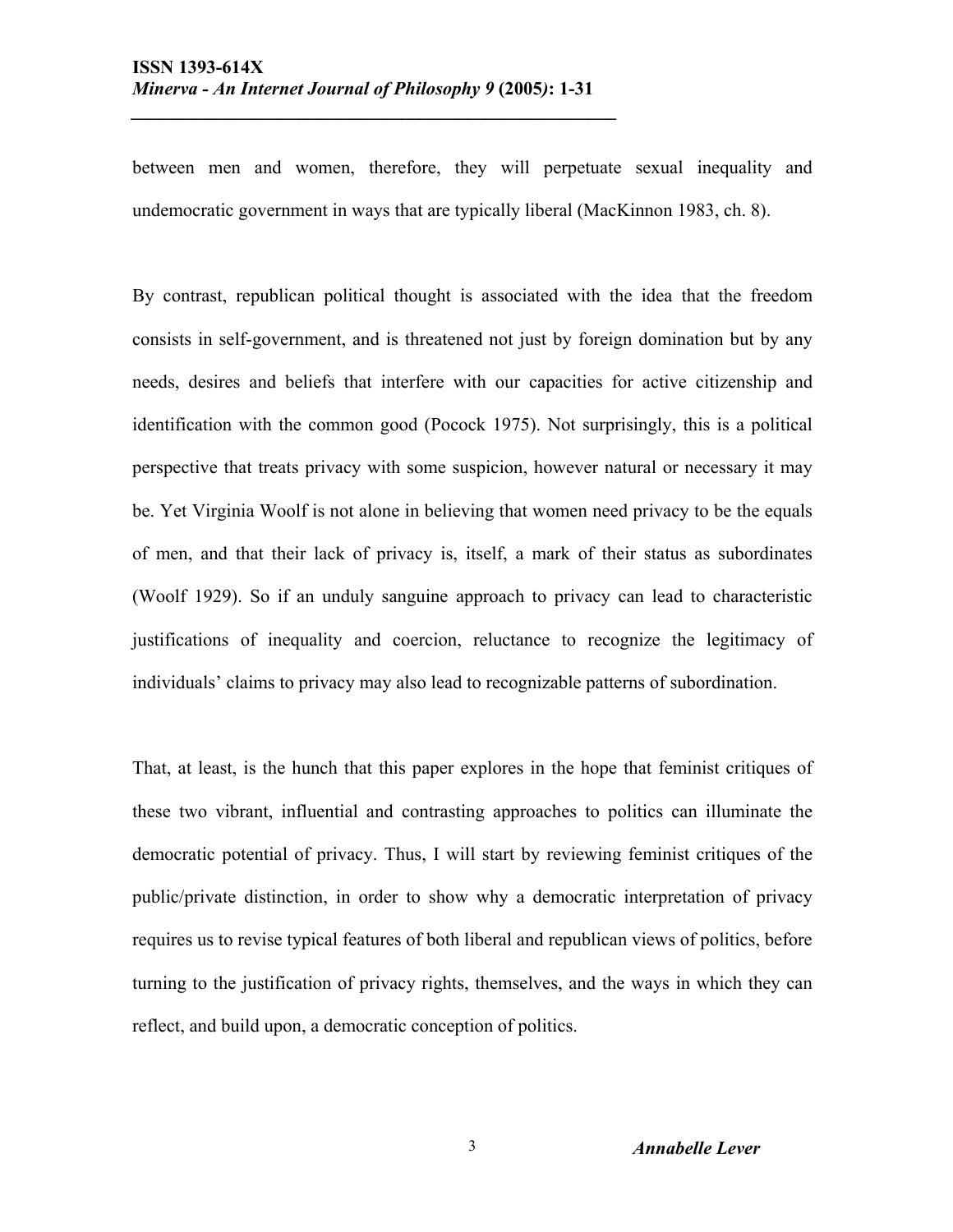It might be helpful to note, at the outset, that I take democratic principles to require freedom for all adults, as this is generally understood, to vote and stand for election to positions of civil and political responsibility. They also require them to have access to the education and other resources necessary to participate in civil and political life freely and as each other's equals. Though I do not suppose that this requires strict equality of resources and opportunities, I assume that it sets fairly stringent limits to socio-economic inequality, although what these are, and how stringent they should be, are all well-known matters of controversy. Beyond that, I assume that the standard civil and political freedoms are required, in order to ensure that government is by the people, for the people.

#### **A. Feminism and the Right to Privacy**

The public/private distinction is meant to mark the legitimate limits of state action, although it can serve other purposes as well. (Weintraub and Kumar 1997, ch. 1). But that distinction, feminists often fear, is impossible to reconcile with the equality of men and women – or with principles of democratic government.<sup>1</sup> Indeed, the feminist slogan that the personal is political neatly encapsulates both the theoretical problem of conceptualising the public/private distinction in democratic terms, and the practical results of our failures to do so.

The slogan that the personal is political was a protest against sexual injustice and a challenge to the main obstacles to removing it which feminists had encountered. It was a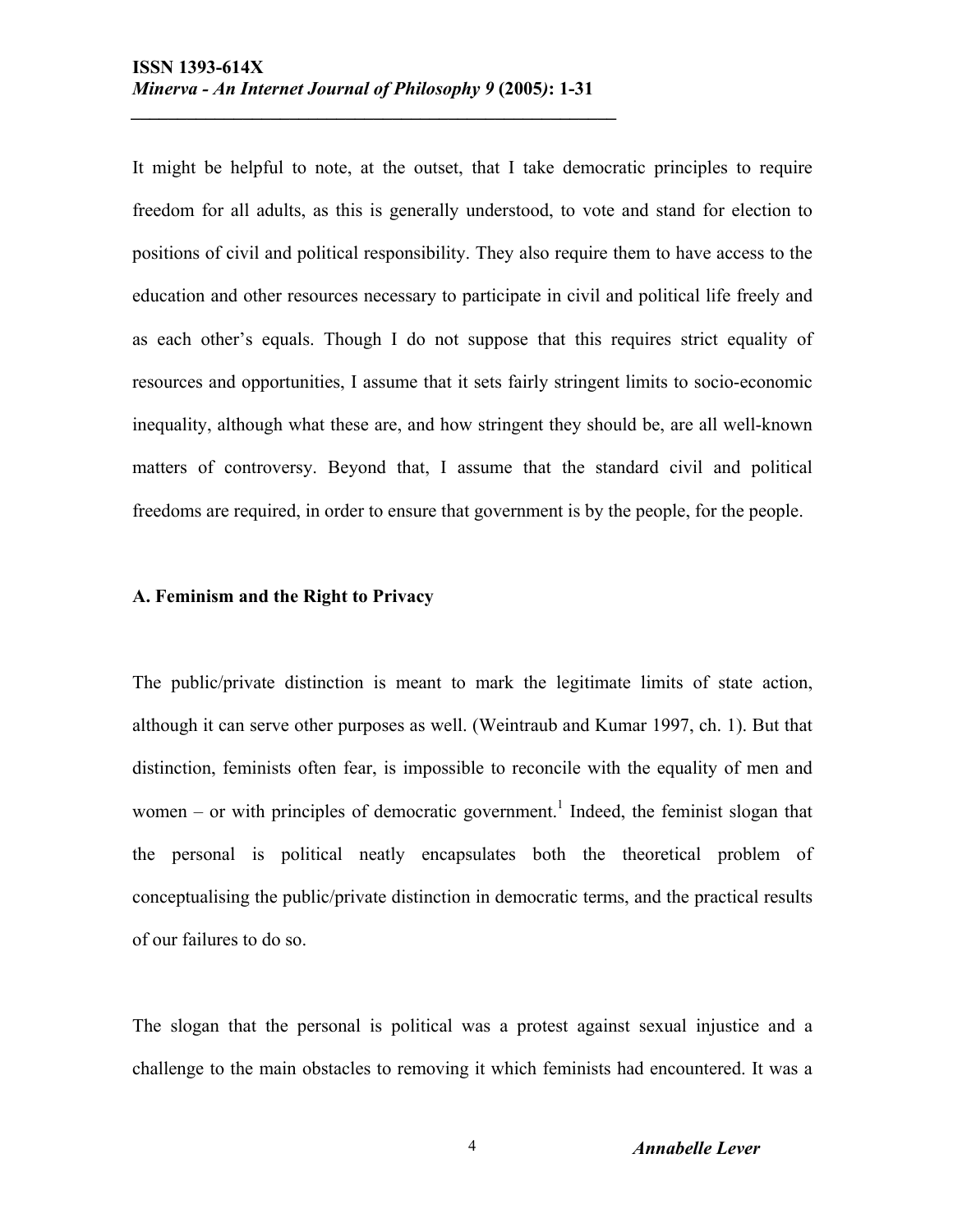protest against the violence, exploitation and humiliation that characterised so much of women's lives not only in the workplace, or as members of political organisations and movements, but in the home and, more broadly, in their sexual and domestic relations with men. It was a protest, in other words, against practices quite common in the 1960s and 1970s – such as the exclusion of women from the professions, and from higher education, or the difficulties that they encountered if they wished to set up a bank account in their own name, and to get paid adequately for work that they had done. It was, as well, a protest against the difficulties that they faced if they wished to delay or even forego, marriage and child-bearing, and the high price that was demanded of them if they did so in social exclusion, ostracism, harassment and intimidation. $2$ 

But the slogan that the personal is political was, as well, a way of encapsulating women's insights into the ways that these practices had been justified in the past, and into the obstacles to overcoming them in the present. For it neatly and accurately summarised the idea not only that women are victims of injustice, but that these injustices have political causes, consequences and remedies, and should be treated as such. They have political causes, because sexual inequality is not simply a personal misfortune that falls from the sky, or the product of the personal deficiencies of particular women and men, but the predictable, and sometimes intentional, result of the ways in which societies distribute and justify power over others. But, once one grants the claim that the personal is political, it is hard to see what the public/private distinction could be referring to, or what could possibly by the point and justification of privacy rights. If the personal identities, aspirations and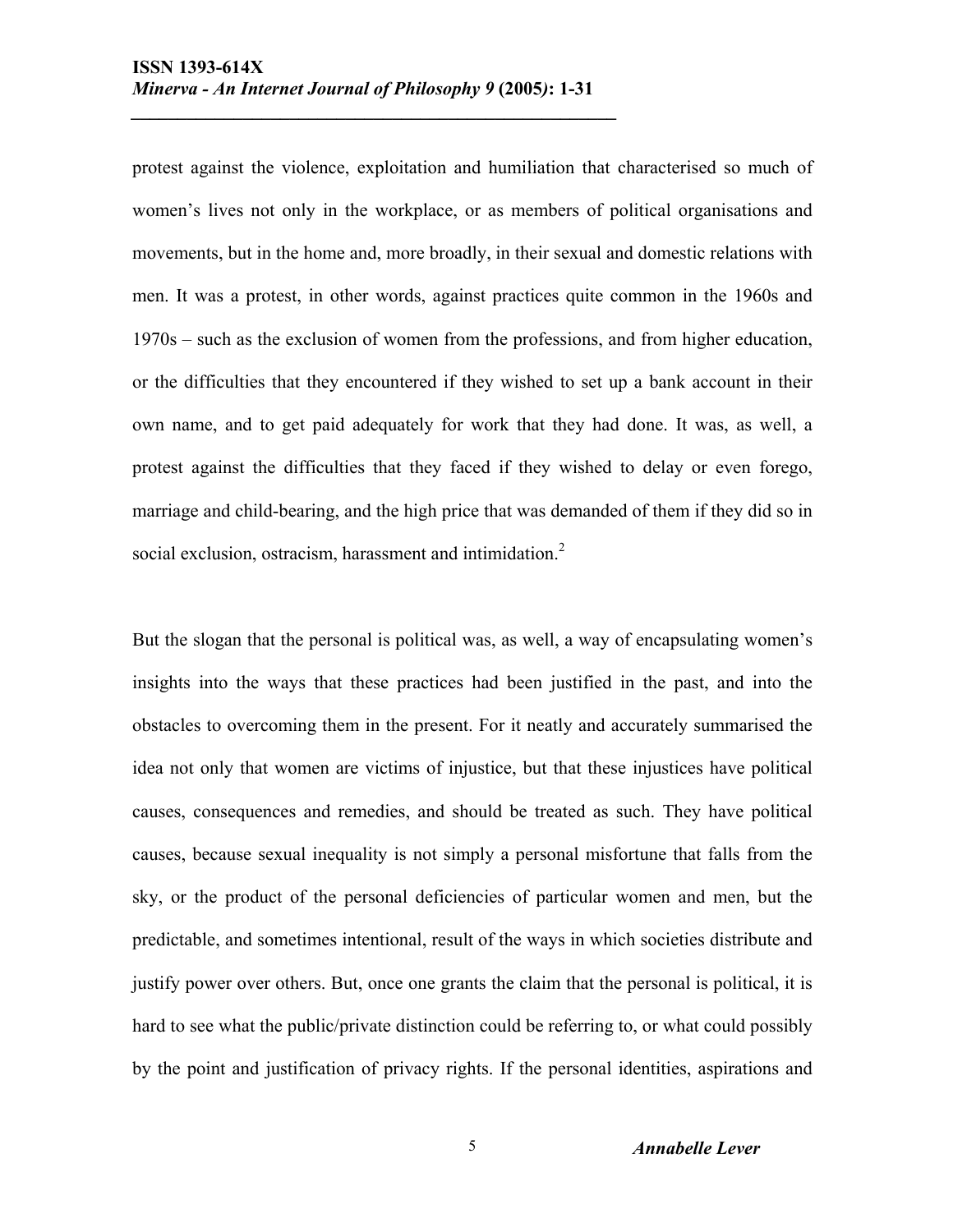relations of individuals are fundamentally shaped by political factors, and have important political consequences, then normatively and empirically it will be hard to determine what, if anything, is personal *rather than* political.

These problems are well illustrated by the limitations of contemporary justifications of privacy rights. These limitations reflect the seemingly endless, and apparently irresolvable, controversies amongst lawyers and legal theorists over Brandeis' claim that common law protection for privacy is not reducible to torts against defamation, theft, misappropriation and misrepresentation.<sup>3</sup> It dominates discussion of the extent to which the US constitution supports a distinctive right to privacy that is not simply a right to marry, procreate and be free from certain ways in which government can intimidate, threaten and demoralise its opponents.<sup>4</sup> In each case, what is at issue is this: the coherence of thinking that individuals have a distinctive set of interests that can count as privacy interests, and the justification for believing that, so described, these interests merit legal protection by right.

Similarly, philosophers find it hard to explain why individuals have a moral right to privacy – let alone one that deserves recognition and enforcement by law. At present, therefore, there is an unresolved debate amongst moral philosophers about the best way to understand the content and justification of privacy rights, and how far, if at all, these various solutions serve to meet sceptical complaints that talk of privacy rights — though, not necessarily, of other rights — is what Bentham so memorably referred to as 'nonsense upon stilts'. $5$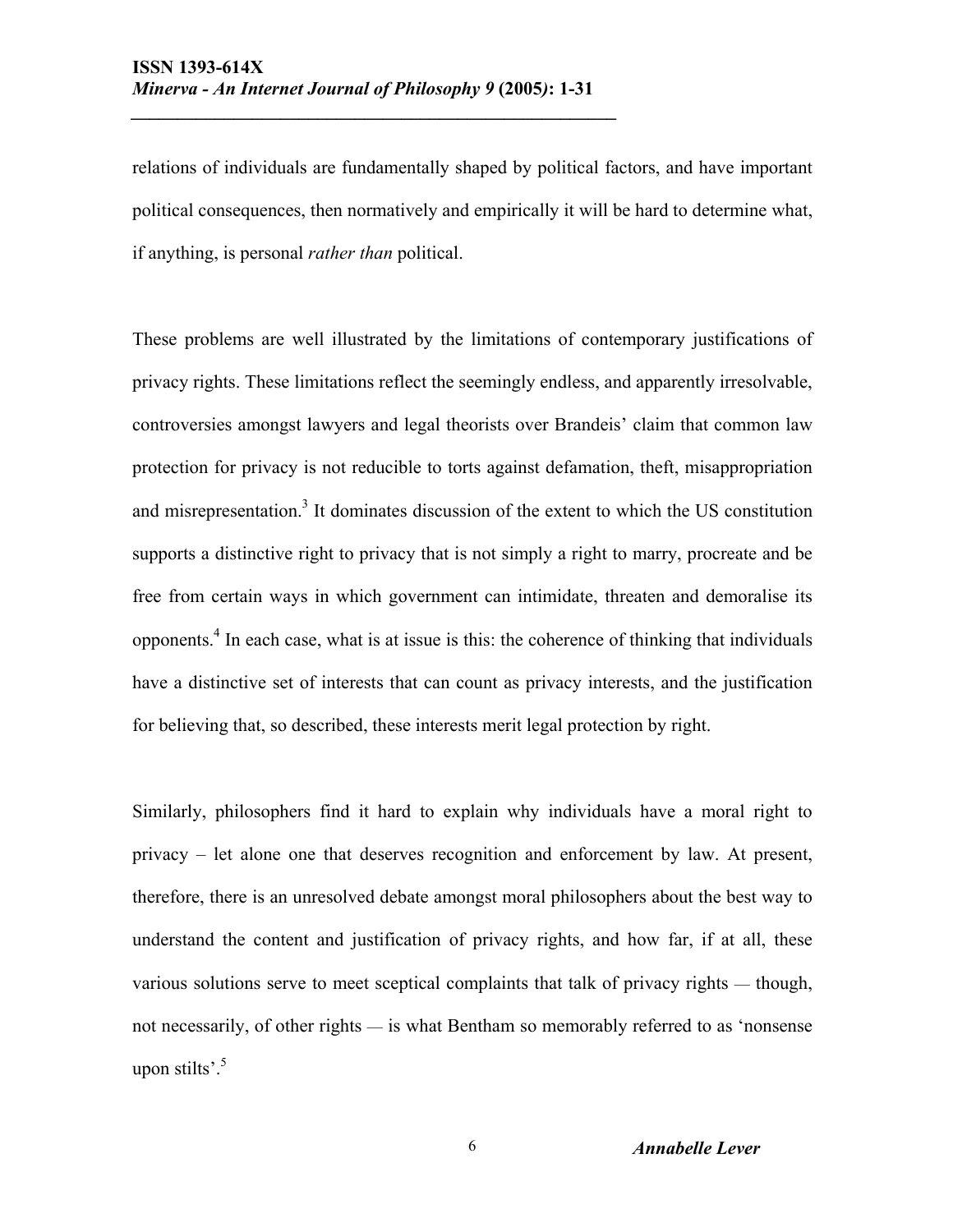In short, feminist objections to the public/private distinction and the right to privacy do not depend simply on the fact that these have often justified undemocratic forms of coercion and subordination, but on the apparent difficulty of coming up with anything better. Granted, feminists have sometimes blithely suggested that it would be no loss to the world if heterosexual love and families ceased in any recognisable form, or if we simply scrapped the laws and conventions that protect the privacy of individuals. For the most part, however, they have been deeply reluctant to make such claims, or to pursue what, so it might seem, is the logical conclusion of their ideas. This is as true of participatory democrats like Carol Pateman or Iris Marion Young, as of liberal feminists like Susan Okin. The result is that each ends their respective, and pretty trenchant, critiques of the public/private distinction, by calling for us to recognise that women, as well as men, have legitimate interests in privacy. (Pateman 1989, 133-6; Young 1990, 119-121; Okin 1989,128).

Jarring as such conclusions can seem, in light of the criticisms of privacy that preceded them, they are not philosophically unmotivated, nor unhelpful, given the problems that we have examined. For feminists are ambivalent about privacy precisely because their critiques of the public/private distinction are not simply objections to the way that privacy has generally been defined and protected, but — and importantly — to conceptions of politics that ignore or disparage anything but political activity, values, and ideas. Consequently, feminist criticisms of the public/private distinction are as much directed at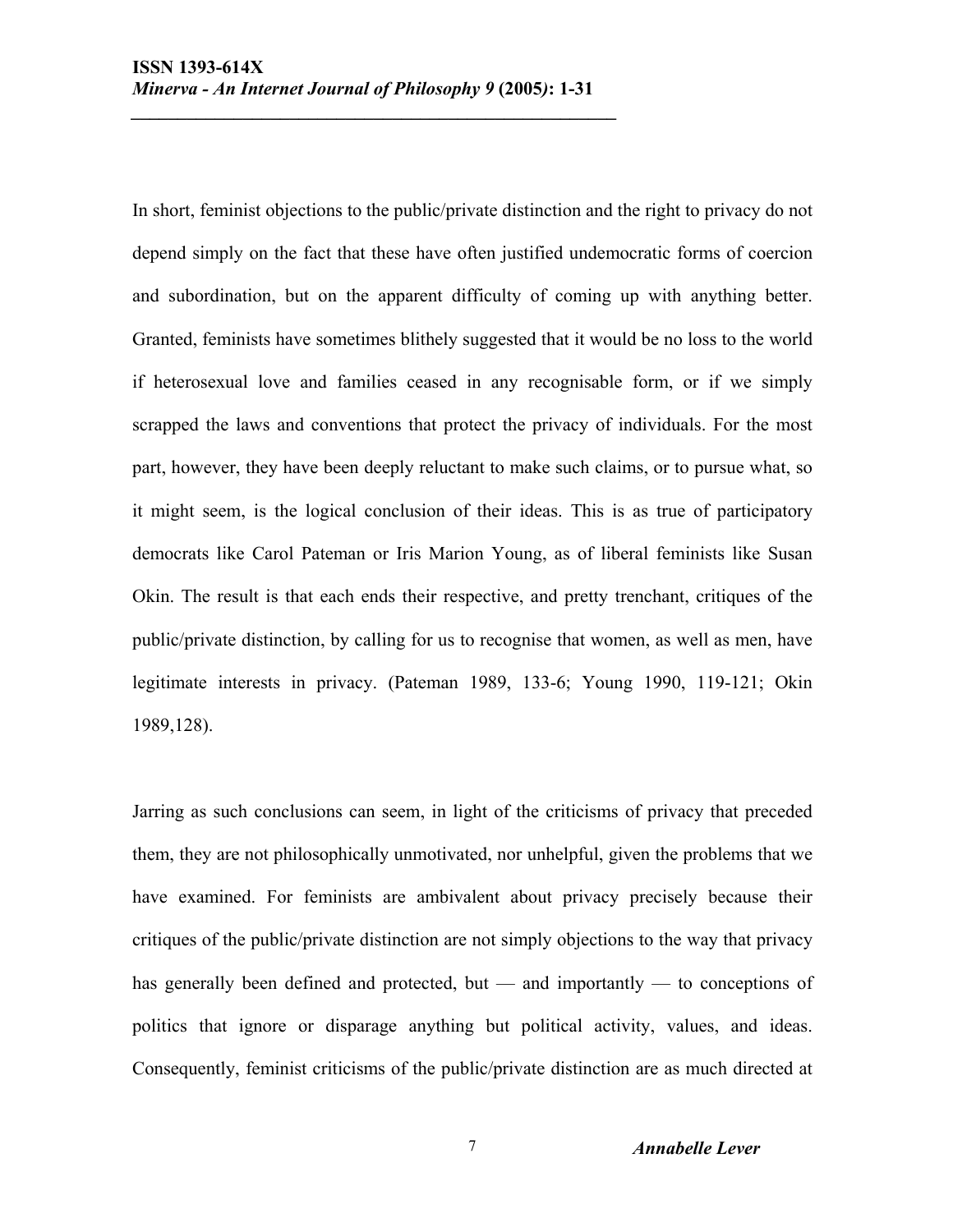republican or participatory democrats, who celebrate political engagement and participation, and who exhort us to focus on the common good, as they are at liberals and democrats whose predominant concern is with the evils of government, or with the need to preserve the family as 'a haven in a heartless world'.

For example, feminists like Carol Pateman and Joan Tronto have persuasively shown that the overestimation of political participation, relative to the activities involved in loving and caring for others, plays an important role in justifying sexual inequality (Pateman 1989, 122-3; Tronto 1996, ch. 7). The idea that love and care are natural, instinctive and mindless activities not only seriously underestimates their moral and political complexity but, inevitably, disparages the worth of those — typically women — who are most associated with them. The results, however, are not simply the legitimation of male power over women — important as that is. As Hannah Pitkin has shown in her critique of Hannah Arendt, such efforts to create a politics free from the personal needs and constraints of daily life turns politics into an arena for mindless self-display, and confuses the creativity and virtues that politics, at its best, can demand with the coercion and manipulation of others (Pitkin, 1981).

This is not because love and care are always valuable, or because the personal interests of individuals are inevitably consistent with the legitimate claims of others. Replacing the overestimation of political activity with an idealisation of personal attachments is, as most feminists acknowledge, no gain for our understanding of sexual equality, or of the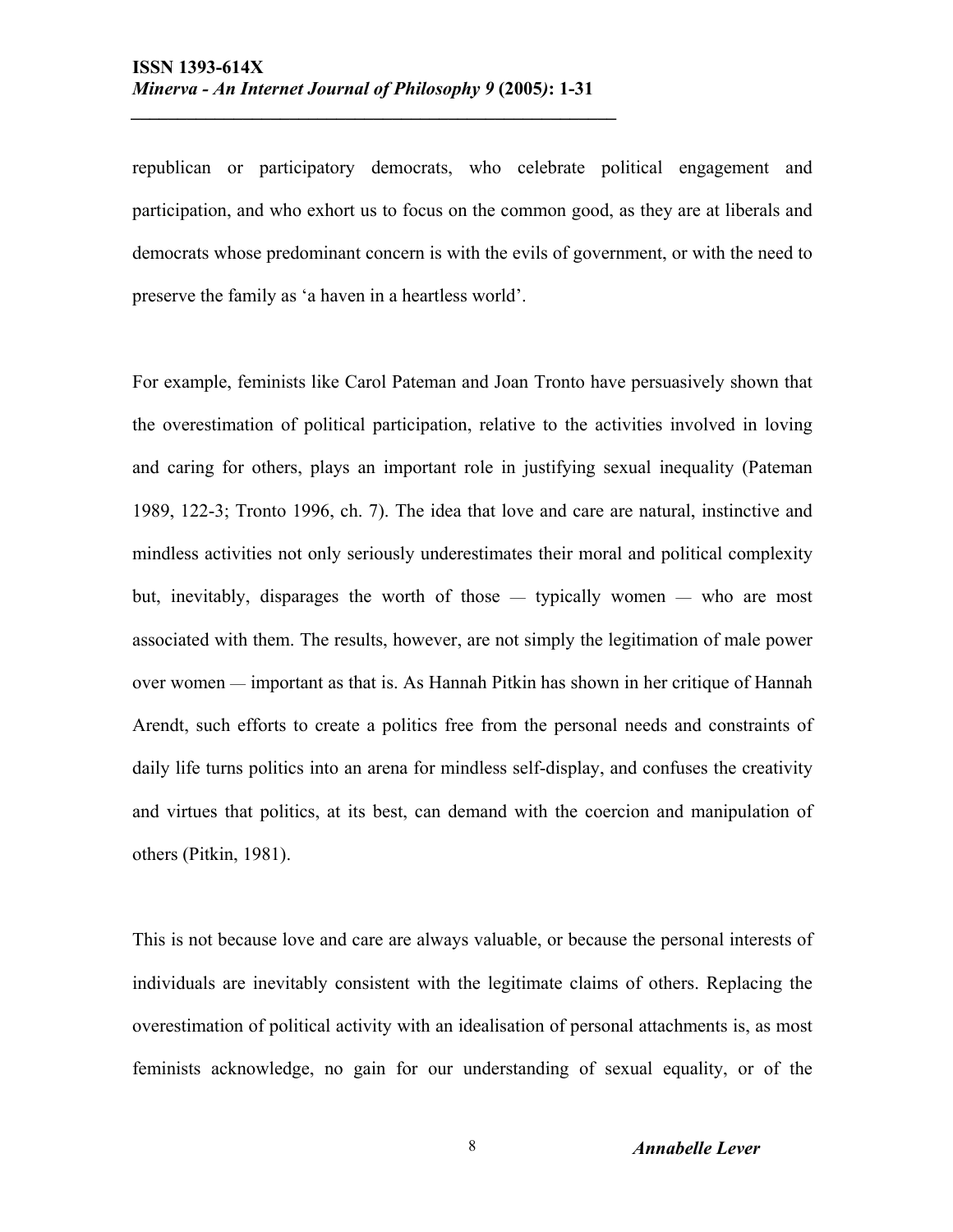demands of political legitimacy. The point of feminist criticisms of republicanism, therefore, is that they, no less than their liberal counterparts, depend on an unduly sharp distinction between the personal and political interests of individuals. Consequently they, like their liberal counterparts, end up confusing the freedom and equality of women with both personal and political forms of subordination, and identifying the dignity of individuals with arbitrary distinctions between different ways of life. In short, as Anne Phillips has argued, feminist criticisms of the public/private distinction preclude a comfortable identification of democratic government with republican political ideals, even as they expose the limitations of liberal conceptions of politics. (Phillips, 2000)

#### **B. Justifying Privacy Rights**

Feminist ambivalence about privacy, then, is not simply a product of neurosis, a failure of critical thinking, or of disingenuousness about the implications of their ideas. Rather it testifies to the ways that this work has exposed the limitations of even the best critical thinking on democracy, and of those political movements and social ideals from which feminists, like other men and women, have drawn their insights, inspiration and energy. Still, as we have seen, democratic government is justified not simply because the sharing of political power, or the alternation of ruling and being ruled are all valuable, and reasons to prefer democratic government to the alternatives. In addition, and no less significantly, one might add that where this is the case, democracy is justified by all the other things that it makes possible: the pursuit of knowledge, beauty, love, happiness, freedom from want or from illness – and that it makes possible not just for the privileged or fortunate few, but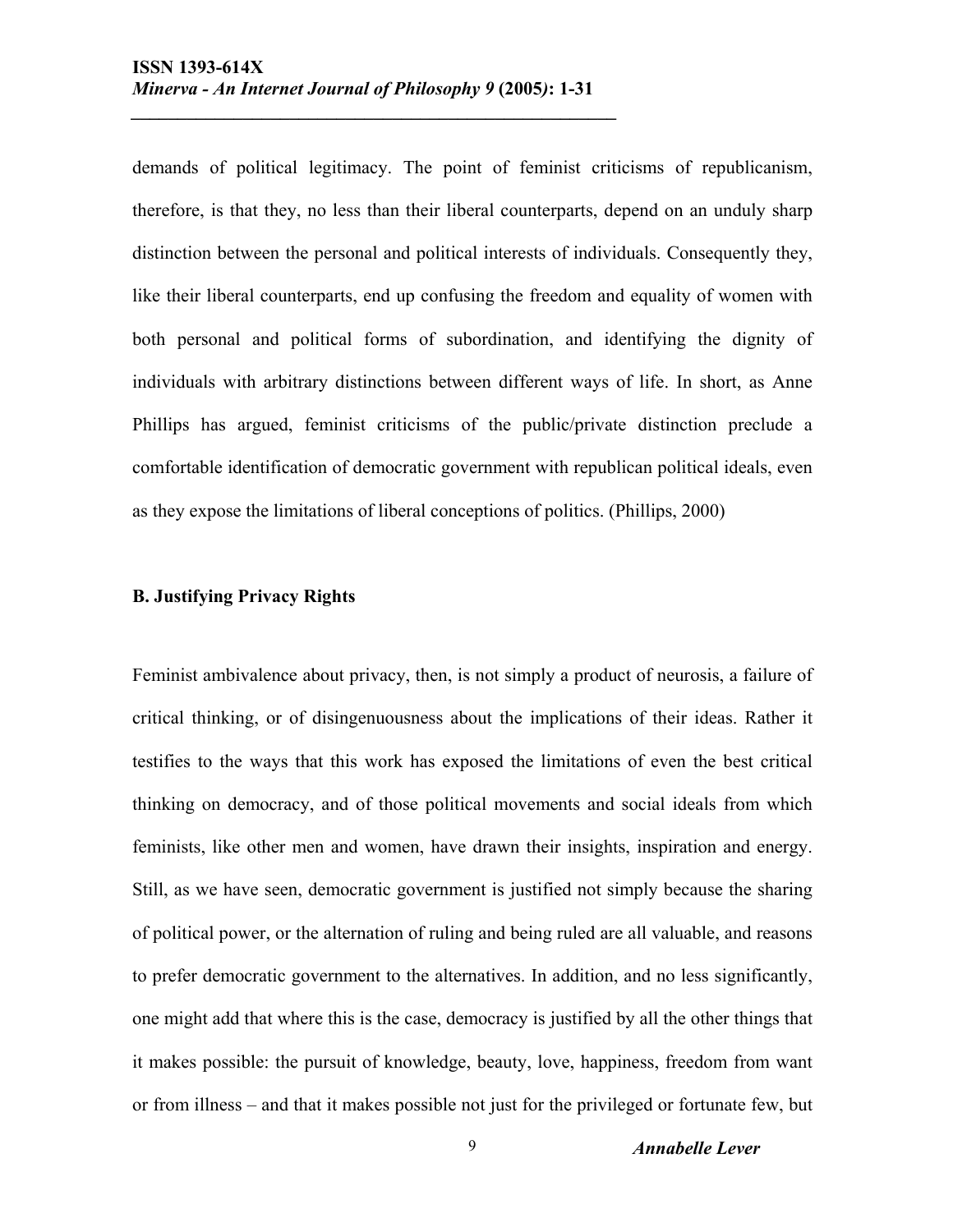for the many. So, if feminist criticisms of the public/private distinction are right, there should be nothing sexist or undemocratic in thinking that while organised collective effort can enable us to achieve ends and values that would otherwise be impossible so, too, it can prevent individuals from discovering what their interests are, and from pursuing these under their own steam, or in association with people who they like and trust.

It follows, therefore, that individuals have legitimate interests in personal as well as political forms of freedom and equality. As each is as important as the other, and neither is wholly reducible to the other, a democracy must protect both  $-$  even though there is no sharp or unchanging difference between them. Thus, whichever side of the public/private distinction we look at, individuals have legitimate interests that are both personal and political, and that constrain how a democracy can rightly treat its members, as the personal and political interests of individuals serve to justify state action, where it is justified, and to condemn it, where it is illegitimate. In short, whether we look at principles of democratic government, or at the demands of sexual equality, a concern for people's personal, as well as political, freedom and equality explains when government action is justified, and the differences between legitimate and illegitimate forms of government.

To show that this is the case, and to illuminate the reasons why this is so, I suggest that we distinguish between two ways that we might justify privacy rights on democratic principles. The one, I will call 'the political justification of privacy rights', the other, I will call 'the personal justification'. Whereas the former justifies privacy rights based on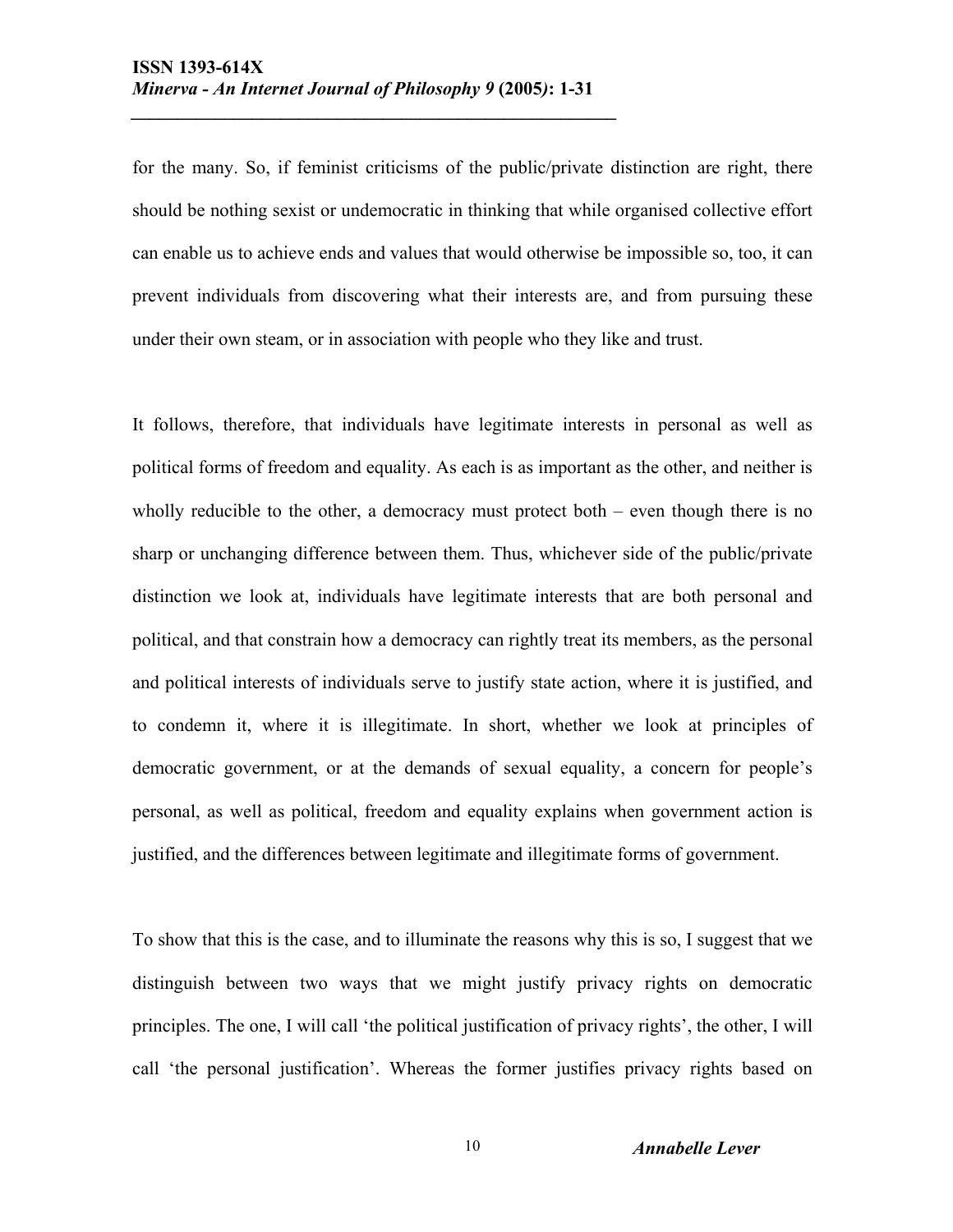individuals' interests in democratic forms of political choice and participation, the latter justifies them on the grounds that they help to protect the personal freedom and equality of individuals. Fully worked out, I believe, the two justifications of privacy rights will be very similar, because people's claims to personal life, in a democracy, must take account of other people's interests in political participation and judgement – and vice-versa. However, in the interests of clarity and brevity, I cannot fully lay out each of these justifications of privacy here. Instead, I will focus on those aspects of them that most clearly reflect feminist criticisms of the public/private distinction, and their implications for liberal and republican ideas about politics. Thus, I will argue that legal rights to privacy are justified even where individuals have democratic political rights — such as rights to vote, to form political parties, unions and the like — because, suitably defined, privacy rights represent a society's commitment to the freedom and equality of its members, and are useful, sometimes, necessary devices to ensure that legal rights are, indeed, democratic.

To avoid unnecessary complexities, I will assume that legal rights can be justified on democratic principles, $6$  and will try to stick to pretty intuitive and generally accepted assumptions about what, if anything, a privacy right looks like, and what must be granted about politics in a democracy. Thus, I will think of privacy rights as primarily, but not exclusively, rights of solitude, intimacy and confidentiality – as whatever the controversy over these rights, privacy rights are generally thought to include these three. Similarly, I will assume that democratic politics involves making and enforcing decisions that will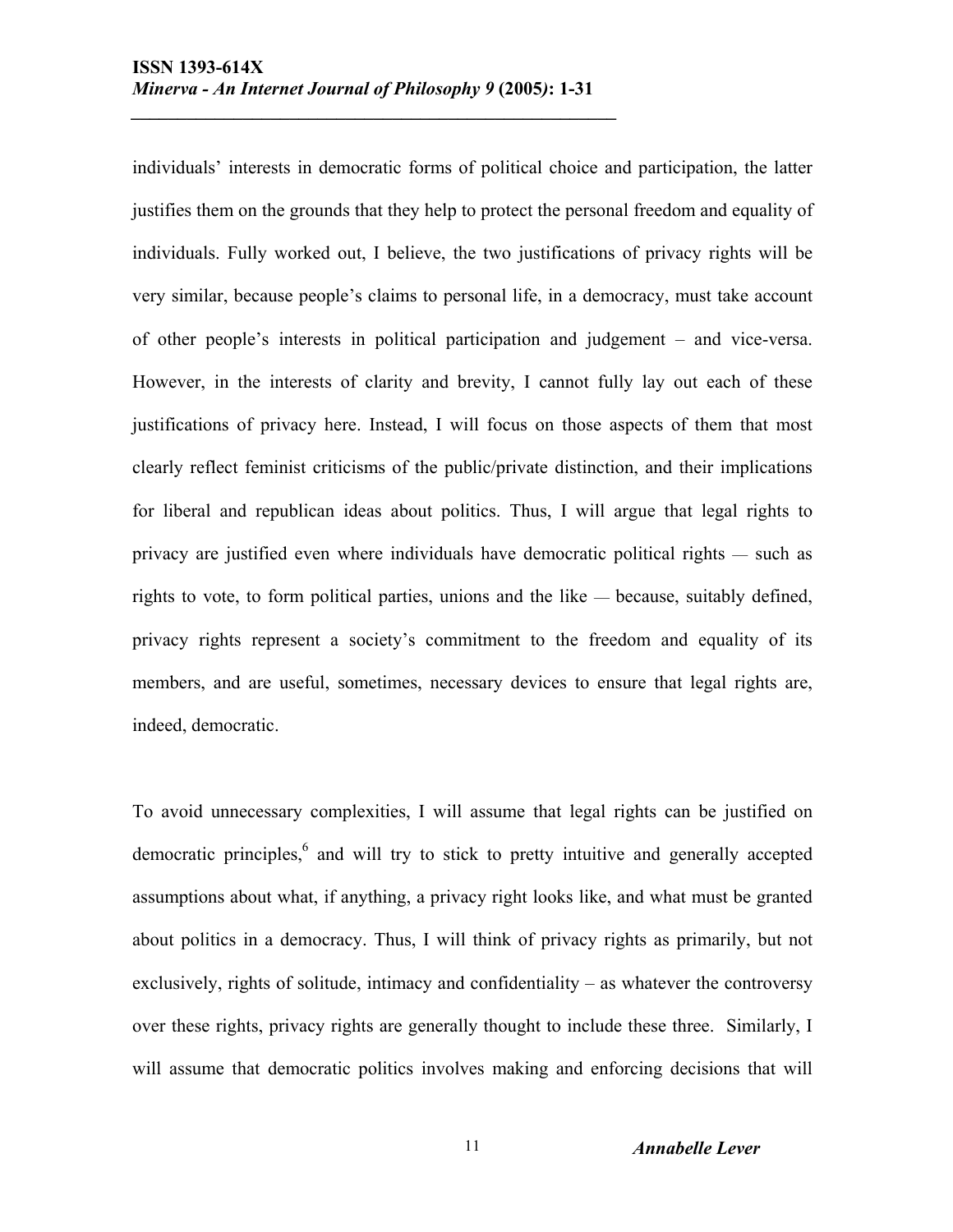affect everyone, aggregating and representing the different interests of individuals, and pursuing common ends through cooperation and competition. For there is, I suspect, no credible conception of democracy that excludes these elements, although different conceptions of democracy may emphasise some of these more than others.

#### *The Political Justification*

The political justification of privacy rights has two aspects: one, a claim that such rights are useful devices for promoting political participation and for testing that rights of political choice, association and expression adequately protect the legitimate interests of individuals. The other, is that protection for privacy itself is worthwhile, given a commitment to a politics that is free, and a reflection of the equality of individuals. Each obviously depends on the assumption that privacy rights can serve a useful purpose in a democracy, by supplementing the other rights of individuals. However, the emphasis in each case is slightly different, for the former stresses the political uses of privacy rights, whereas the latter locates their justification more directly in the political ideals of democracy itself.

The secret ballot, for instance, reflects the ways in which protection for the confidentiality of individuals can promote their political freedom and equality. However democratic our political rights look on their face, they will obviously fail to protect the legitimate interests of individuals if violence and intimidation can prevent their exercise, or determine the uses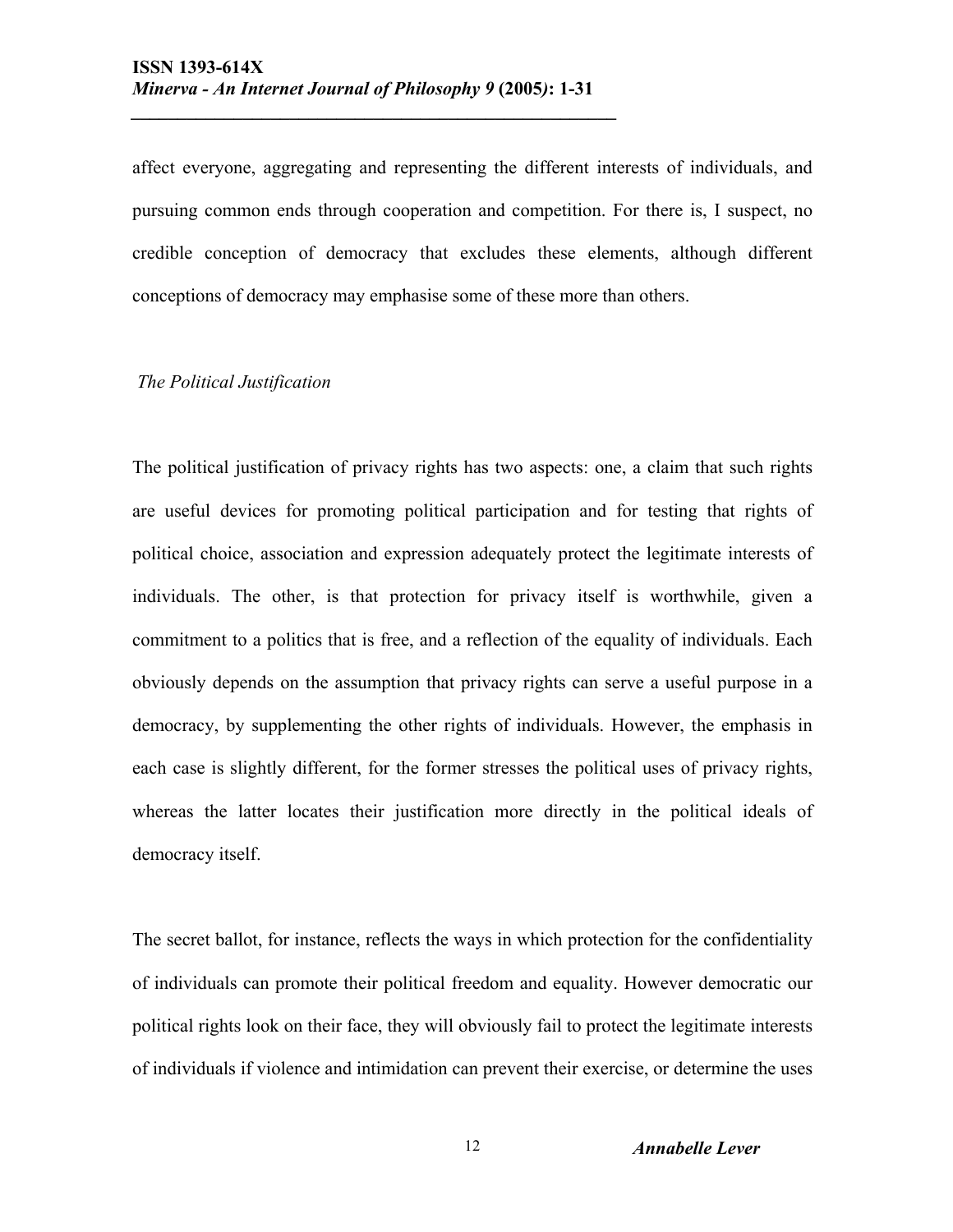to which these rights are put. Thus, the standard justification for the secret ballot is that it helps to ensure that voting is voluntary, by ensuring that no-one can force anybody to vote, or to vote in one way rather than another.

But the justification for the secret ballot is not purely instrumental, given democratic principles - despite the views of those, like John Stuart Mill, who believe that everyone should, in principle, know how everyone else has voted (Mill, 1993, ch. 10 and especially 323-9). Mill's idea, clearly, is that people must be accountable to each other for the way that they have voted, because voting can fundamentally affect the wellbeing of others. People can be entitled to vote, he claims, because voting can be necessary to their selfprotection. However, Mill insists that a person's vote 'is not a thing in which he has an option; it has no more to do with his personal wishes than the verdict of a juryman. It is strictly a matter of duty; he is bound to give it according to his best and most conscientious opinion of the public good' (324). Hence, he maintains, while secrecy can be justified in exceptional circumstances, publicity in voting amongst citizens, as amongst M.P.s, themselves, should be the norm (323 and 329).

Mill's view, here, reflects a republican concern with people's ability to form and then act on judgements without needing to defer to others, and a corresponding indifference to power differentials once this capacity is met. (Phillips 2000, 13-15) It is the independence of one's will in voting, not the weight of one's vote, that matters to Mill. Consequently, he supposes that were intimidation not so great a risk, the same standards of publicity should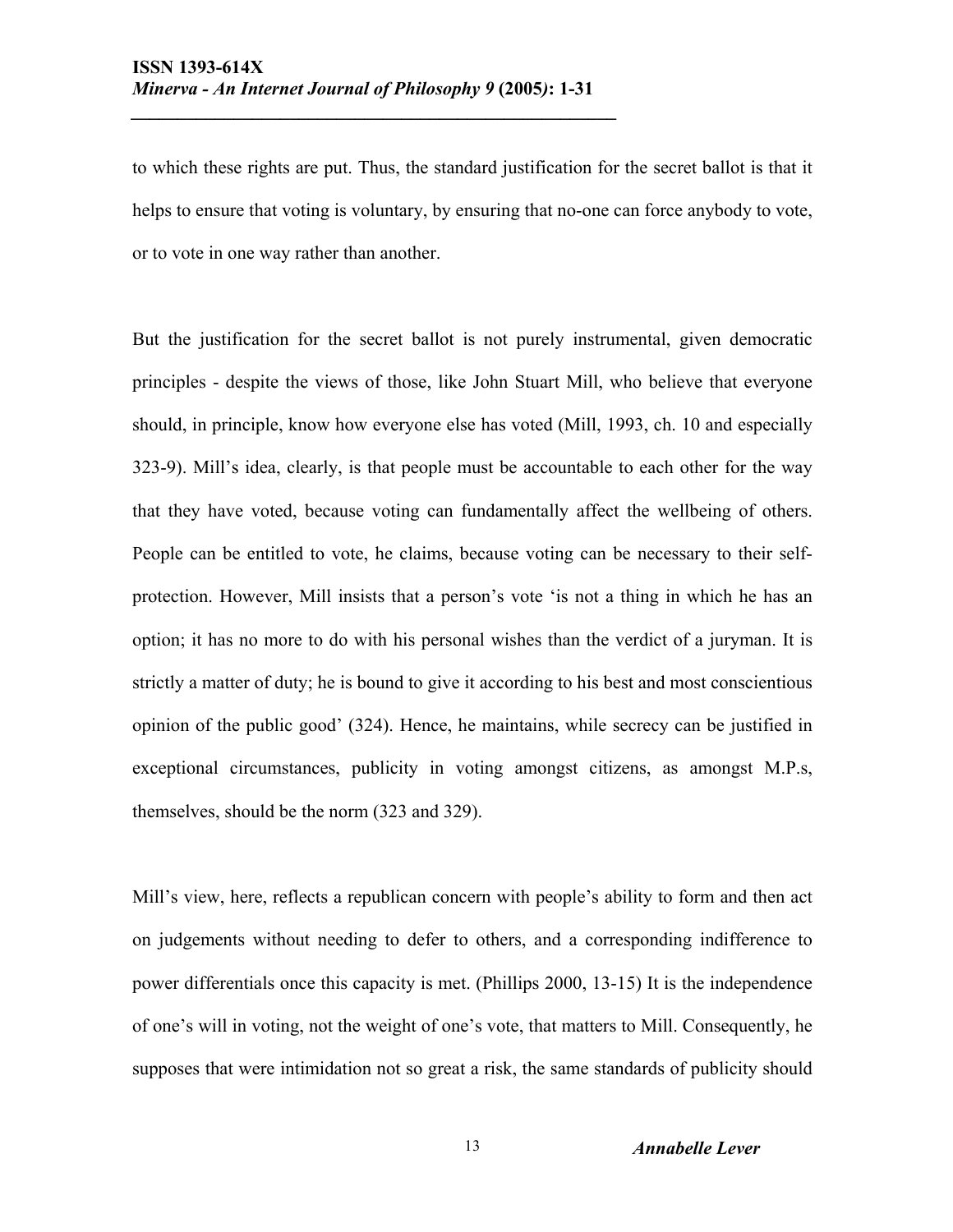apply to ordinary voters and legislators alike, despite the differences in their power, influence and responsibility.

But, in a democracy, voting is a right, and not simply a duty that one may have to exercise in certain circumstances. It is a right, because individuals have legitimate interests in political participation of their own, and these are not simply an expression of their duties to others. Thus, the standards of publicity and participation necessary to ensure that public officials are accountable to those they represent are not directly appropriate to the conduct of ordinary citizens: for the rights and duties of those who hold special trust for the wellbeing of citizens are properly different from those which define the essential ingredients of citizenship itself.

By contrast, the United States Supreme Court recognised in NAACP v. Alabama, that protection for freedom of association requires us to distinguish the claims to confidentiality of ordinary members of an association from those of its leaders or directors.<sup>7</sup> (The case concerned the rights of the National Association for the Advancement of Colored People to keep its membership list secret at a time when the Association was involved in a bitter fight with the State of Alabama over desegregation and the right to vote). As the Supreme Court emphasised, this distinction between the privacy of members and leaders of associations can be critical to ensure the political freedom and equality of individuals, while holding groups accountable for any harms that they cause. The political significance of this, as the Court saw, does not depend on the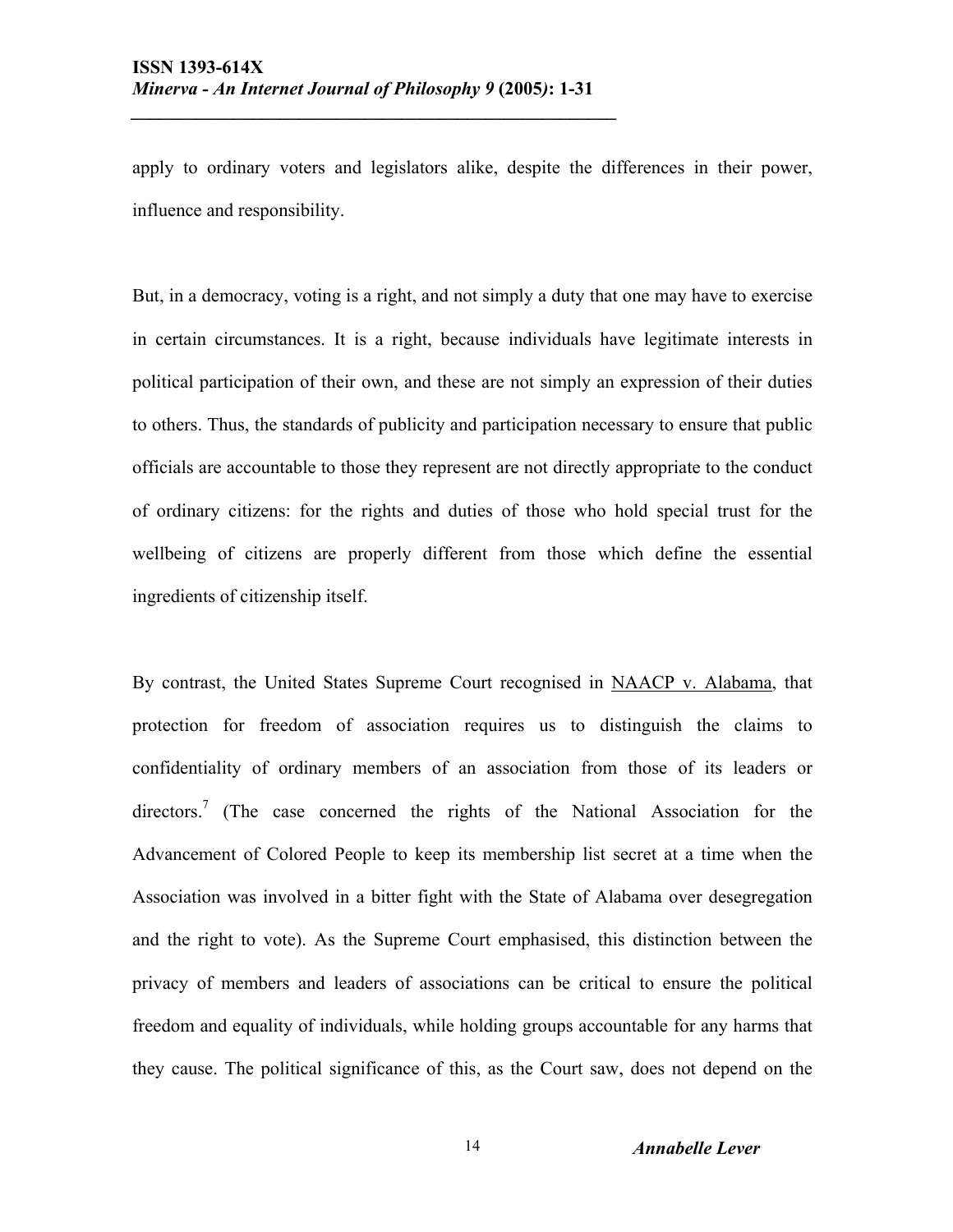ways that a group defines its principles and purposes, or on whether it is actually legally registered as a political organisation. In fact, the NAACP neither defined itself as a political organisation, nor sought to defend the privacy of its members by showing that it should be treated as a political organisation for the purposes of Alabama State Law. Nonetheless, the Court concluded, Alabama could not legitimately compel people to disclose their membership in the NAACP, as 'Inviolability of privacy in group association may in many circumstances be indispensable to the preservation of freedom of association, particularly where a group espouses dissident beliefs'.

These arguments can be generalised, I think, to explain the importance of privacy on a democratic conception of politics. For while the Supreme Court's arguments, appropriately, reflected the particular features of the American Constitution, and the struggles over desegregation and voting rights in 1950s Alabama, the force of their arguments, philosophically, does not depend on these facts. The more onerous the requirements of legal association — administratively, as well as in terms of raw physical courage — the more likely it will be that these discriminate against groups who are poor, whose members are geographically dispersed, or against groups who are unpopular, or whose legal status is uncertain. Consequently, a concern to protect the democratic political interests of individuals can justify legal protection for their confidentiality as a complement to, not a substitute for, democratic rights of political choice and participation.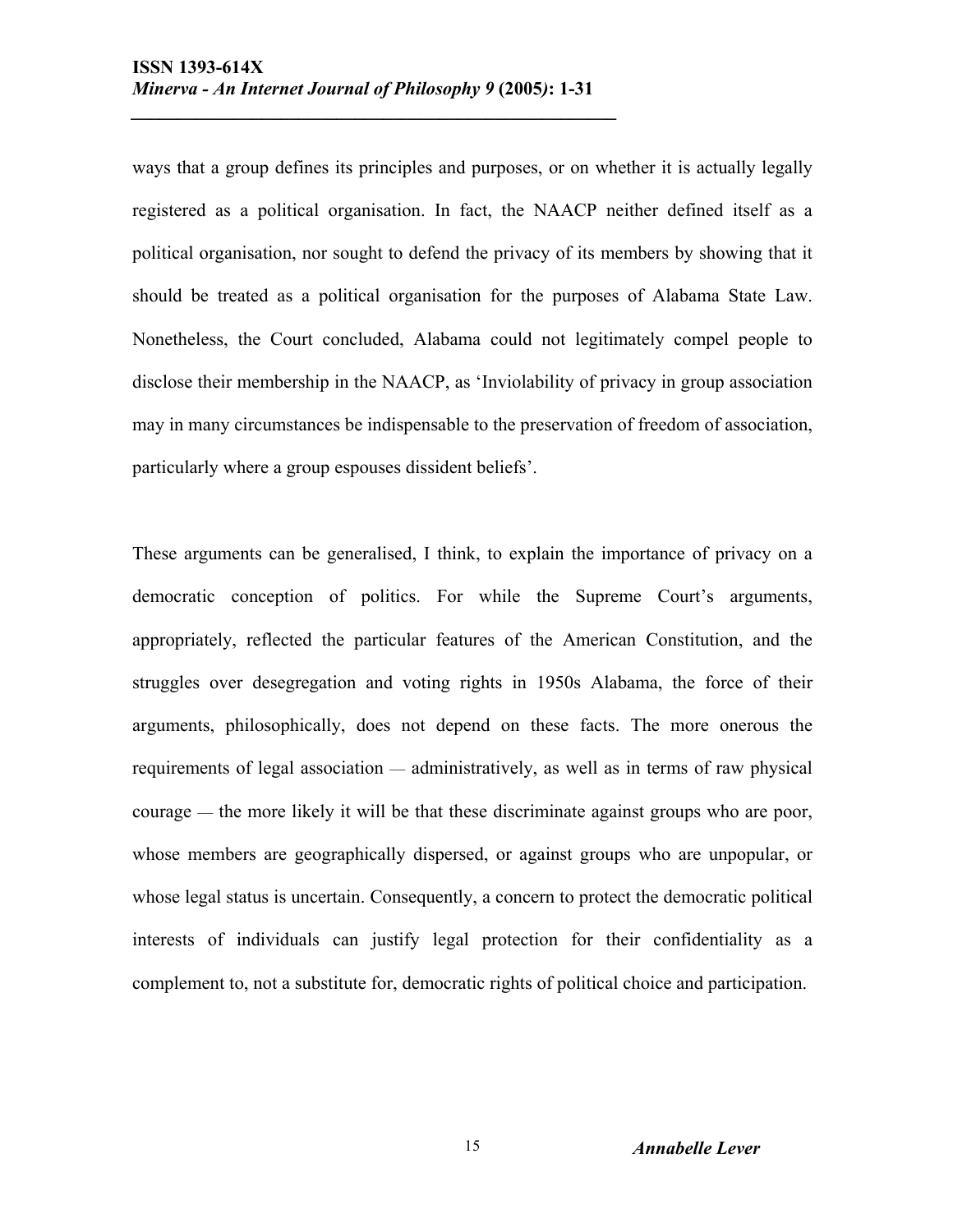Individuals' political interests in privacy, however, are not simply interests in confidentiality, but in intimacy and solitude as well. These are not the same, because physical assault and coercion can perfectly well be anonymous and intimate, as with rape. Nor is it necessary for the state to violate our confidentiality in order for it to punish political dissent by ransacking our homes, or separating us from friends and loved ones. While, conceivably, privacy protection for our confidentiality, in conjunction with our other democratic rights, may be sufficient to protect our legitimate political interests, these examples suggest that we cannot take this for granted. Nor, indeed, from a democratic perspective is there any reason to privilege individuals' interests in confidentiality over their interests in intimacy or solitude. So far as one can tell each of these is as capable as the other of reflecting people's interests in political choice and participation and, thus, equally deserving of distinct legal recognition and protection.

For example, privacy protection for solitude and for associations based on mutual affection, love and care, can help to ensure that politics is voluntary, and that the costs of political defeat or failure do not threaten people with the loss of their lives, bodily integrity, or relationships that they cherish, and which comfort and sustain them. Privacy protection for the solitude and intimacy of individuals, moreover, can reflect the fact that there is no sharp distinction between the personal and political interests of individuals on a democratic view of politics, nor between the ways that individuals conduct their everyday lives and the ways that they collectively identify, represent and pursue their interests.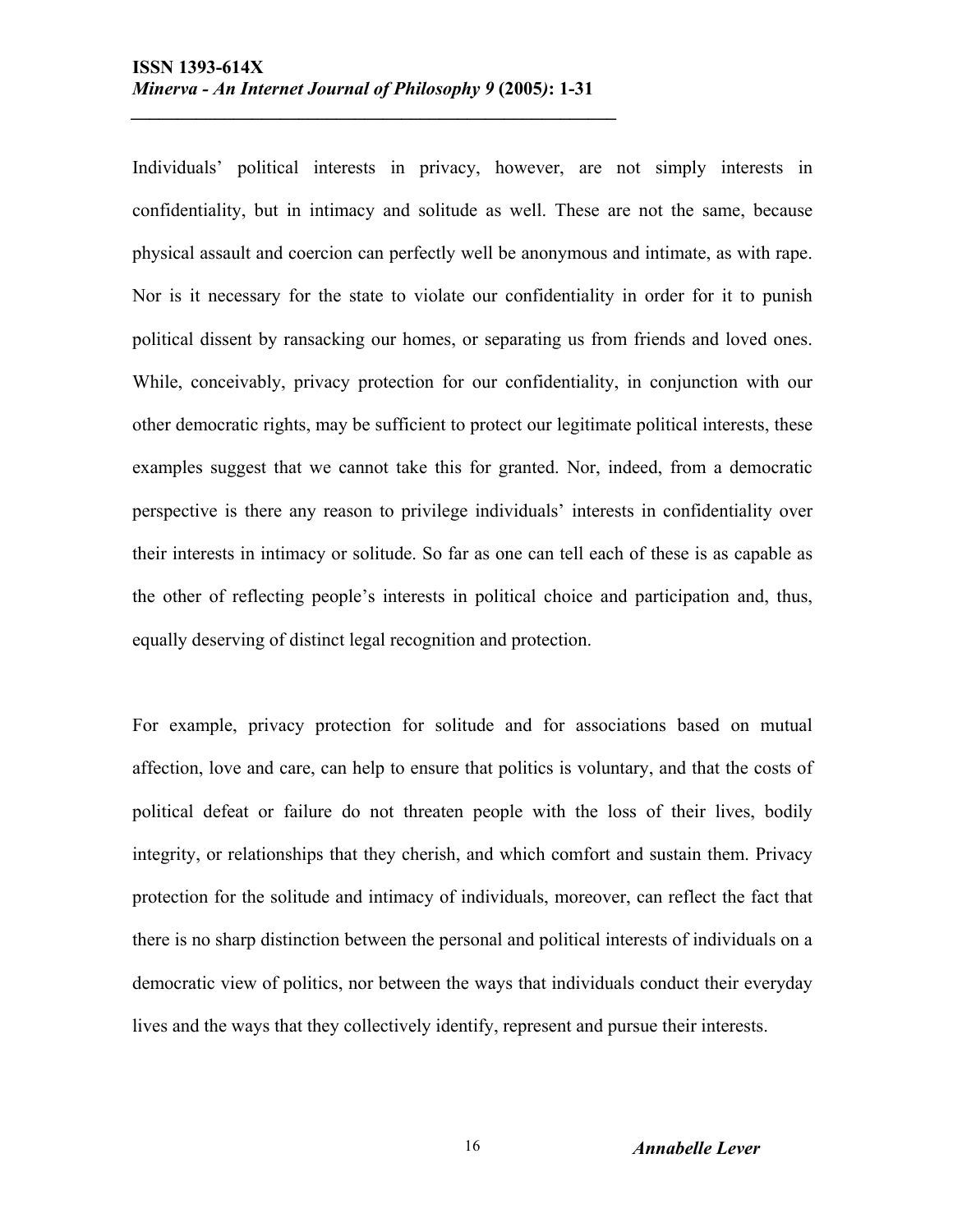Take, for instance, Virginia Woolf's account of the importance of 'a room of one's own' to a writer in her book of that name. At one level, that significance is personal. Without it, Woolf suggests, budding writers will lack the chance to develop their talents and, above all, to view such development as legitimate. The hypothetical story of Shakespeare's sister (46-49) is meant to illustrate the point that 'any woman with a great gift in the sixteenth century would certainly have gone crazed, shot herself, or ended her days in some lonely cottage outside the village, half witch, half wizard, feared and mocked at'. (49) Indeed, Woolf notes, even so wonderful a novelist as Jane Austen believed that there was something discreditable in writing novels and was, according to her nephew, in the habit of hiding her manuscripts whenever 'servants or visitors or any persons beyond her own family party' came into the common sitting room where she worked (67).

But the point is not purely personal or artistic, even for Woolf. As Woolf sees, until women have some experience of lives lived independent of the needs of men and children, they will have only a partial and incomplete picture of the different relations in which women can stand to each other, the sorts of lives to which they can aspire, and the opportunities and resources they can claim as their due. Hence she looks forward to the day when a woman might write a novel where two women — one of them married, with children — might be presented as sharing a laboratory together and liking each other without this seeming in any way peculiar, to the novelist herself, or to her readers (82-4). At that point, women would no longer serve 'as looking glasses possessing the magic and delicious power of reflecting the figure of man at twice its natural size' (35), or have to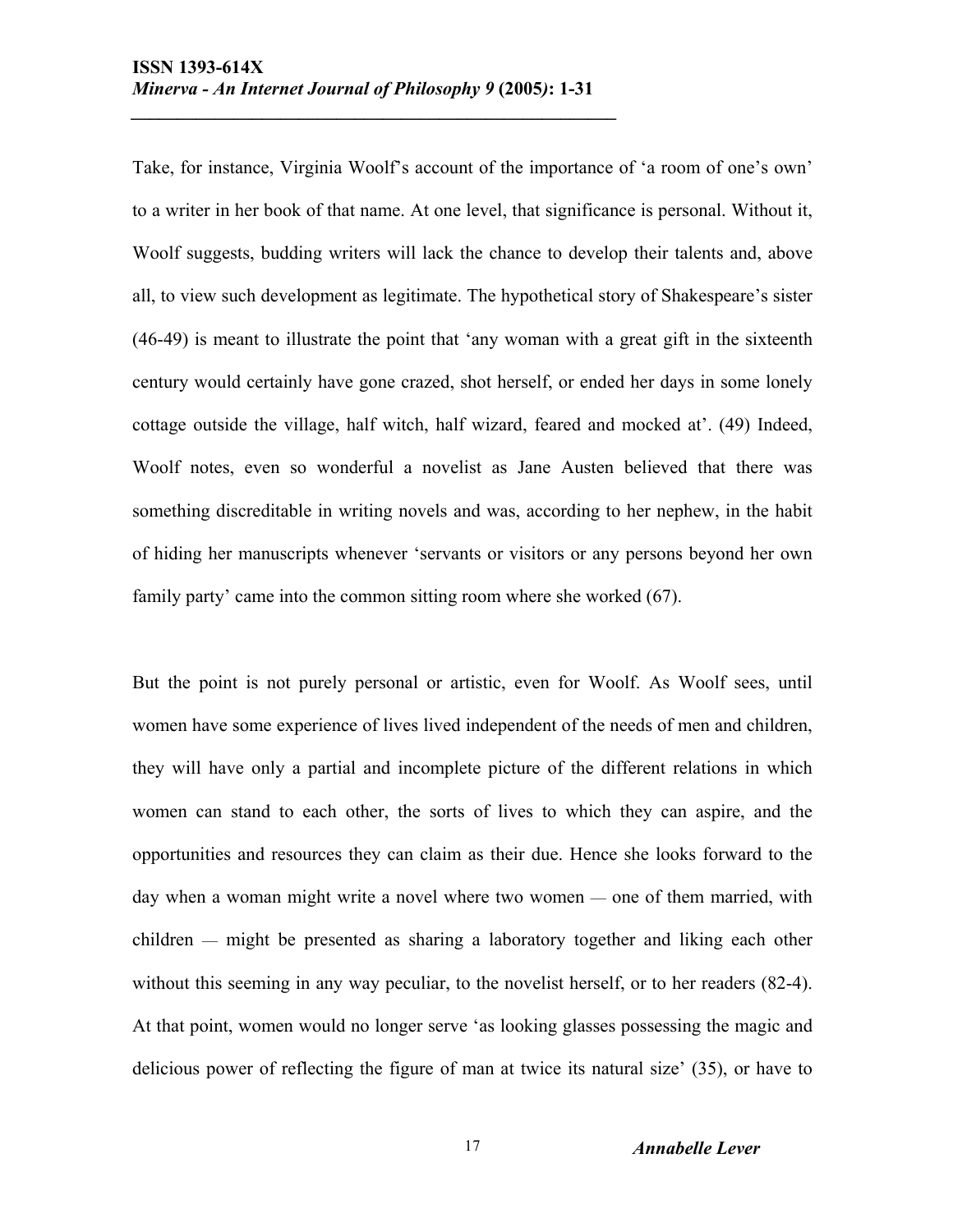engage in childish competitions and comparisons in order to prove their individual and collective worth (106): for men and women would then be equals, even though they are different.

I would, therefore, disagree with Michael Sandel that privacy rights to solitude, properly understood, have nothing to do with the use of contraception by the unmarried, or with access to safe, legal and affordable abortion for women. (Sandel, 1996, ch.4) Leaving aside the historical and legal aspects of his arguments about the constitutional right to privacy in America, this picture of the right to privacy is morally and politically flawed. It requires us to idealise heterosexual marriage and to denigrate the alternatives, in order to maintain that the state can limit contraceptive use to married couples without violating the privacy of individuals. Moreover, it seems woefully indifferent to the costs of pregnancy, childbearing and childrearing on the privacy of women. However wanted the child, and however much we might improve the conditions under which women bear and care for them, they leave one with few opportunities for solitude and seclusion, and make one vulnerable to the nosiness and interference of others, even as they may leave one feeling deeply, desperately, alone.

Likewise, people need protection for their intimate relationships because prejudice and hostility, where widespread, can undermine people's capacities to defend their interests politically, and because democratic politics often takes the form of oppositional sexual and familial associations that are meant to illustrate the deficiencies of conventional moral and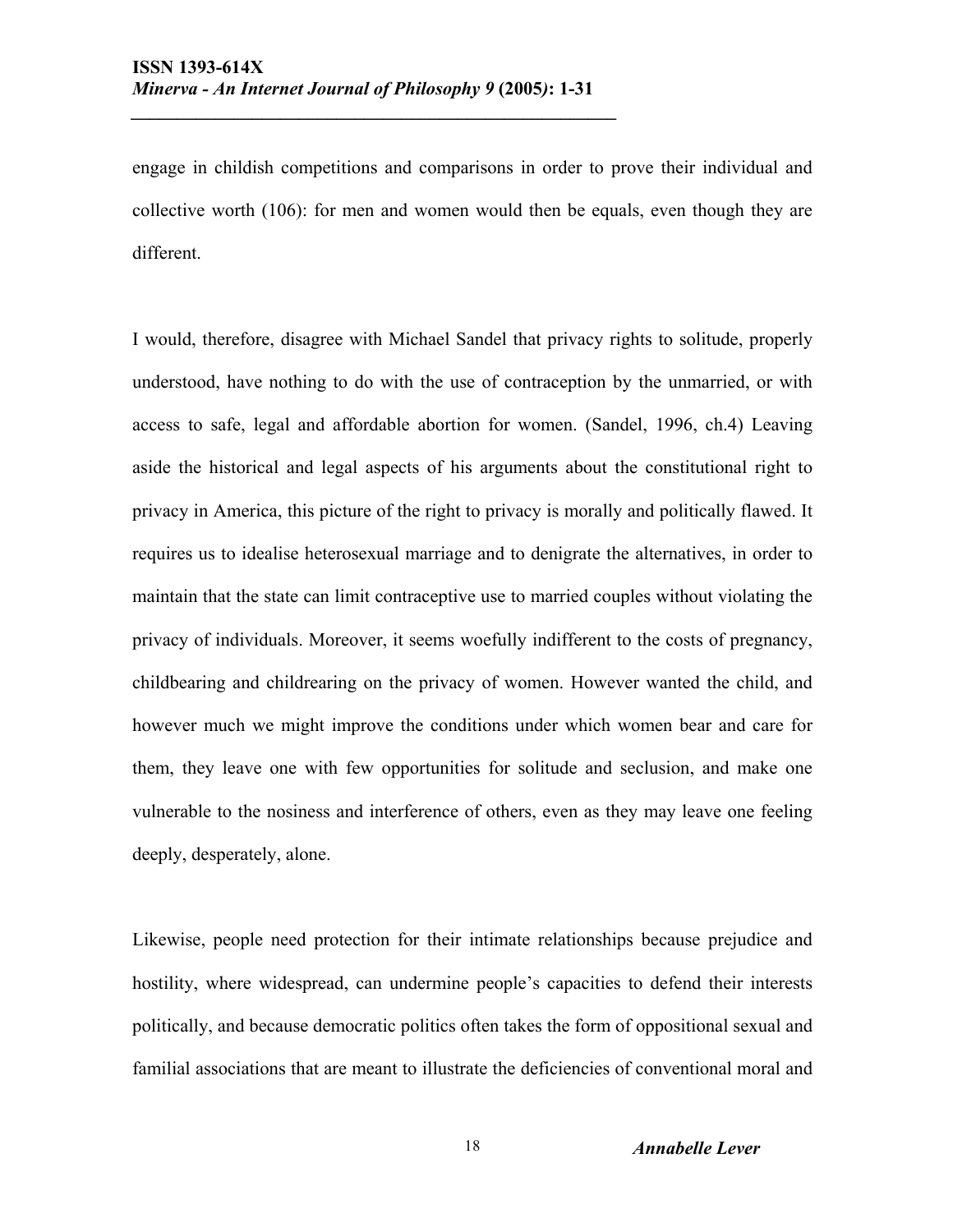political ideas. Companionate marriage, interracial marriage, marriage across religious lines – these are all ways in which people have challenged what they recognized as unjust subordination, and tried to put into practice their beliefs about the dignity of the person they love, and of the social groups to which that individual belongs. Similarly, people have challenged the value of marriage and, with it, traditional notions of morality, sexuality and human nature, by living openly together although unwed, or by refusing to marry just because they are going to have a child and to raise it as a couple. Demonstrating, not merely advocating, is an important form of political persuasion and necessary to political testimony. Thus, with the usual provisos for coercion, exploitation and deception, it is necessary for people to have broad rights of intimate association given a democratic conception of politics.

The flip side of this, of course, is that denying people the rights to have sex together, to marry or form families are all way in which states can punish non-conformity, and entrench favoured patterns of power and privilege. Thus, in order to maintain white supremacy, the state of Virginia, like fifteen other states in 1967, forbade marriages between whites and blacks, and made such marriages legally punishable with imprisonment of between one and five years.<sup>8</sup> As the Court saw, when it struck down such laws, the fact that Virginia was willing to punish whites and blacks equally did not make these laws any less an affront to racial equality, or an unjust deprivation of freedom. Granted, even when people have the choice, they typically marry within, not across, lines of class and race – or of religion, in societies divided along religious lines. So, privacy in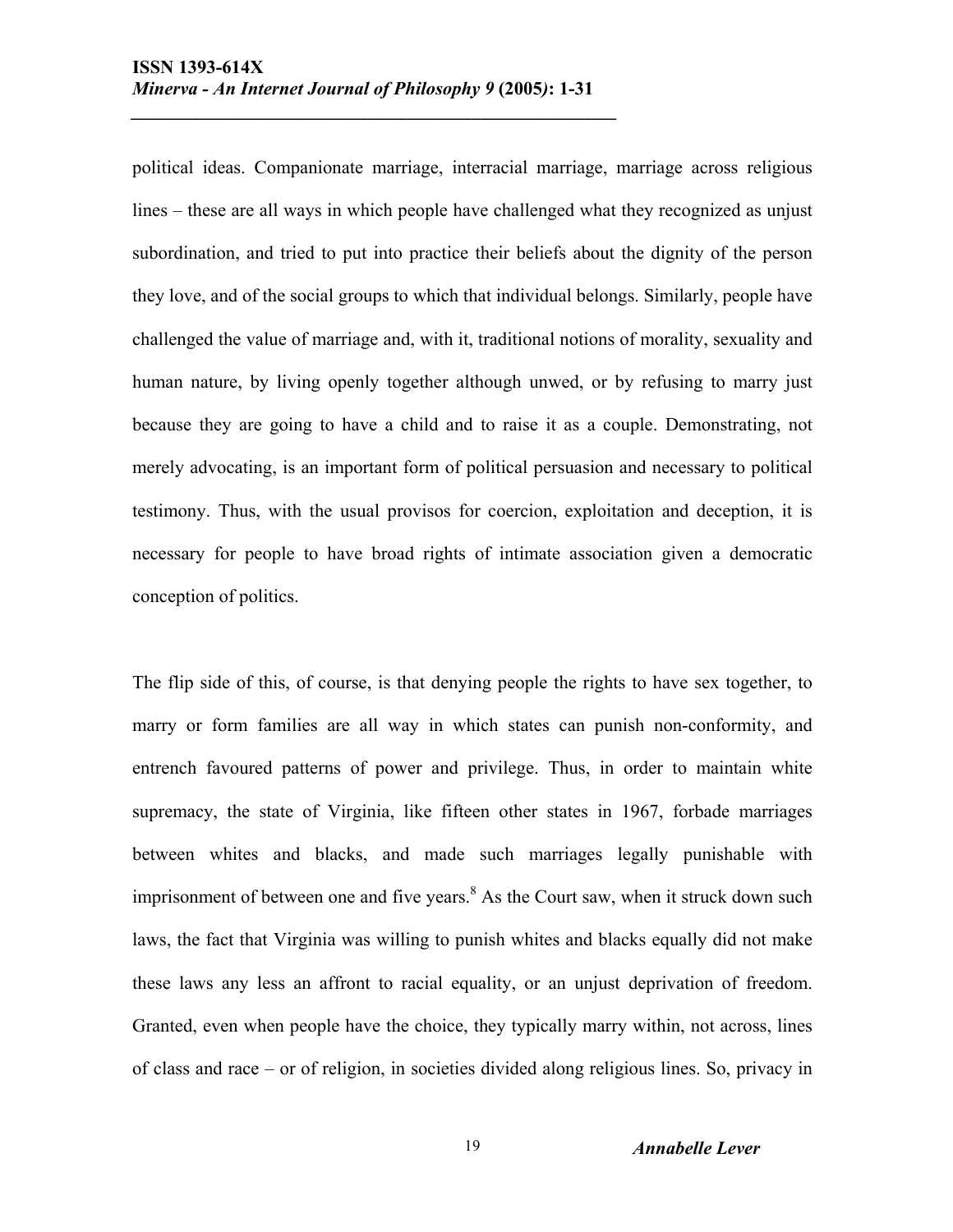these matters may replicate, rather than undermine, unjust patterns of power and privilege. But, at least, the coercive power of the state will no longer be used to maintain and justify these hierarchies; and once that happens, it becomes possible to consider how state action might help in the hard task of creating more democratic social and political arrangements.

#### *The Personal Justification*

What, though, of the personal justification of privacy rights on democratic principles? Like the political justification it, too, has instrumental and intrinsic features. Whereas the former stress the ways that protection for privacy can promote the personal freedom and equality of individuals, the latter stress the importance to a democratic conception of persons of solitude, intimacy and confidentiality. Thus, in important respects the personal and political justifications of privacy rights are very similar — as we might expect — and reflect the fact that, on democratic principles, there are no hard and fast differences between voting rights and other rights, or between the personal and political interests of individuals.

For example, the reasons to protect the confidentiality of individuals by privacy rights is that this gives individuals considerable flexibility in their interactions with others (Rachels, 1975). The social conventions these support mean that people do not have to engage in elaborate rituals in order to be courteous, nor do they need to know, or pretend to know, the details of a person's life or social position, in order to show concern for them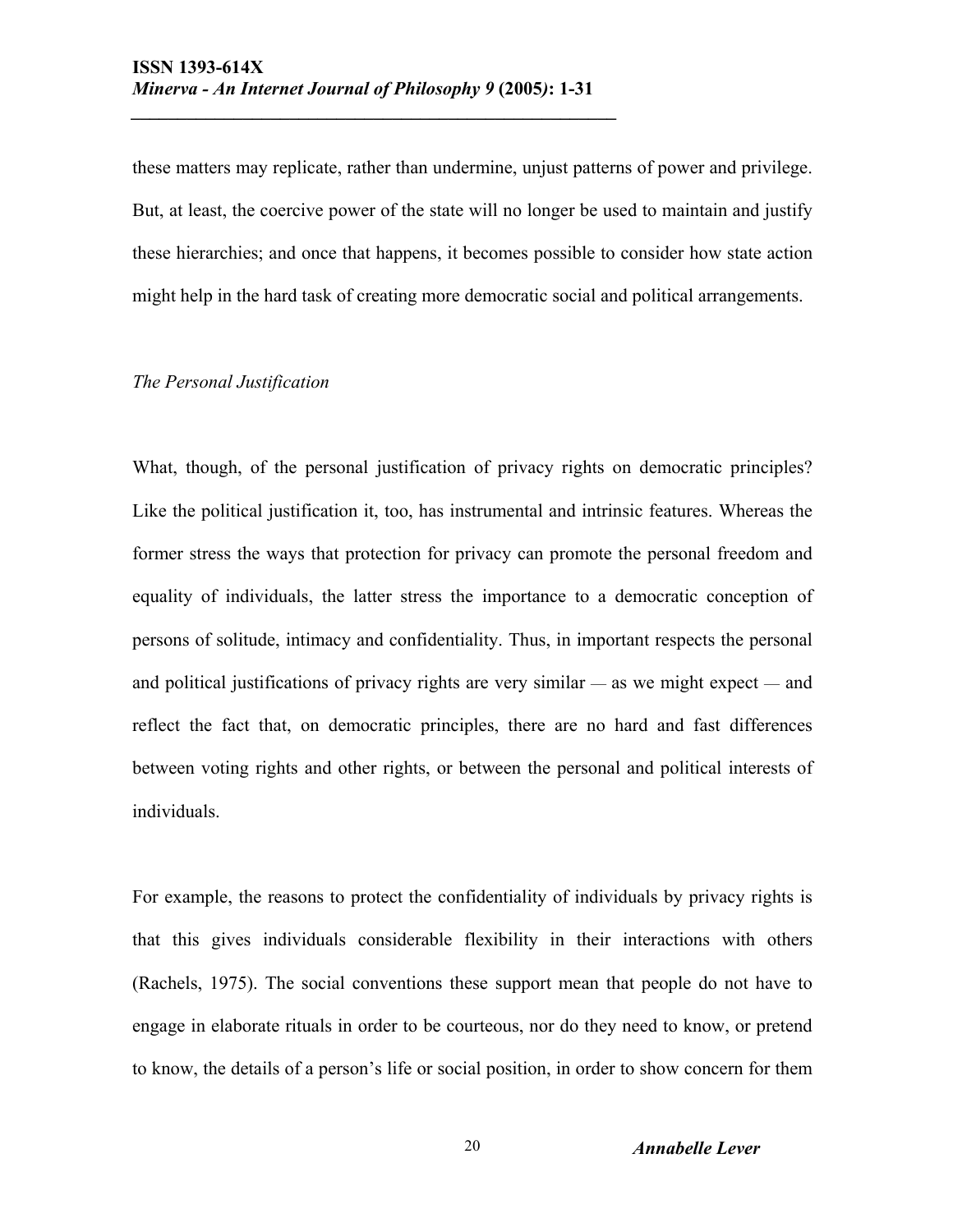as a matter of course. In this, as Judith Shklar and Nancy Rosenblum have emphasised, the face to face interactions of relative strangers in a democracy can be distinguished from those that are typical of aristocratic societies, and from the rudeness, condescension, bullying, and nosiness that makes even the most ordinary interaction with officials so burdensome and frustrating in authoritarian regimes (Shklar 1984, 136; Rosenblum 1998, 351-4). Moreover, because privacy rights enable individuals to relinquish their privacy voluntarily, and to different degrees in different contexts, protection for privacy by legal rights enables individuals to confide in those they trust, and to make physical proximity an expression of love and intimacy. More generally, privacy rights enable individuals to give personal meaning and nuance to their interactions with others, even when these are of a relatively common or stereotyped kind.

Thus, while protection for the privacy of women is often necessary to promote equality in the workplace, or in their treatment by those with whom they may have to interact regularly, its justification is not purely instrumental. Prohibiting employers from asking women about their marital status, sexual habits and reproductive plans, for instance, is clearly critical to their personal freedom and equality, in a world where paid employment is important to the wellbeing, status and self-respect of most people, and in which women can be harmed by prejudiced and coercive questions. In addition, it can reflect the democratic idea that it is for employees, as much as for employers, to determine the quality of their personal relations. Thus, the sharing of intimate or personal information should not be a reflection of the differences in power between employer and employee, as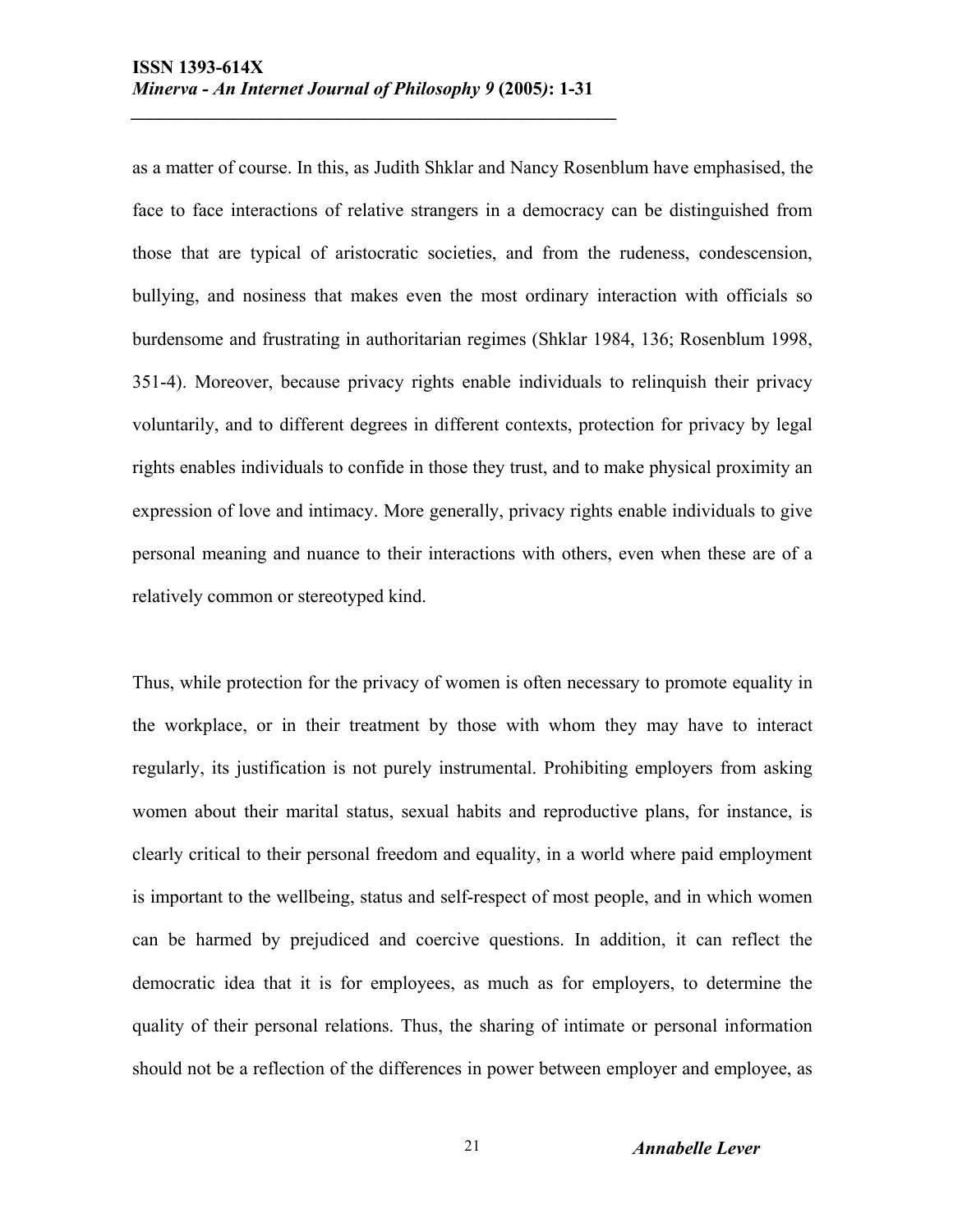it is when employees are forced to divulge information of a sensitivity and quantity that an employer never reveals; or when an employer can maintain the secrecy of information that will affect the job-prospects of an employee, but not vice-versa. Altering the privacy rights of individuals to reflect women's claims to freedom and equality with men, therefore, can enable a society to alter conventions and habits that are oppressive and demeaning to women, and that are hard to reconcile with a democratic conception of human relations.

What about the personal justification for solitude and intimacy? In each case, as with privacy protection for confidentiality, what matters is that legal protection be consistent with the personal freedom and equality of individuals, and with the differences between democratic and undemocratic governments. Hence, the instrumental reasons to protect the solitude and intimacy of individuals include, but are not limited to, the ways in which doing so helps people to pursue the things that they value, whether or not those ends are best realised separately or in conjunction with others. Privacy protection for solitude and intimacy enables individuals to determine which trade-offs between these goods best suit them at any one time, and over the long run. This is important to protect them from coercion and exploitation, because solitude and intimacy are not always jointly realisable, and individuals can, quite properly, differ in their needs, as well as their tastes and capacities, for each.

For example, some people feel most relaxed, most themselves and happiest in work that involves a great deal of solitude and independence, whether this means sitting at a desk or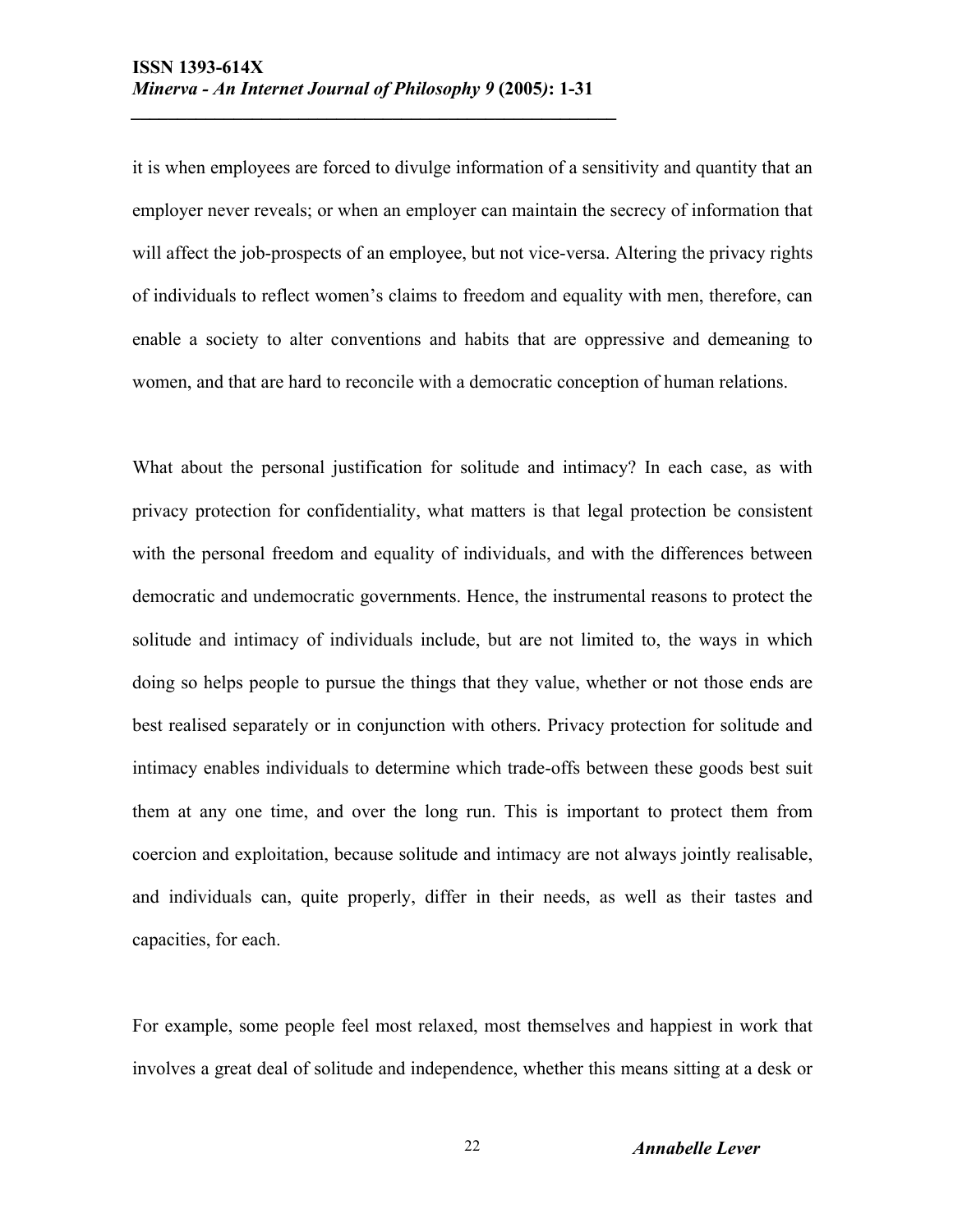working outdoors in the countryside or in the city. Such people have significant interests in seeing that they can pursue work that meets these personal characteristics, as they may be unable adequately to compensate for unhappiness at work by the security, pay or leisure that it provides. By contrast, some people hate to work alone and highly value the companionship that work provides. Thus, they prefer to work in places where they can form and maintain friendships through their work. Indeed, for some people, it is through their work that they feel most able to express love, tenderness and concern for others, and to find the happiness that others seek though sex, and romantic and familial attachments.

Protection for the solitude and intimate associations of individuals, then, are closely connected to democratic ideals and practices. We must often act collectively in order to achieve our ends, and must often associate with people we dislike. Protection for our solitude, as for associations based on our preferences, desires and interests, not only helps to make this bearable but reminds us that we are, nonetheless, individuals with distinctive rights and duties of our own. Privacy rights, from this perspective, symbolize, as they help to guarantee, our independence and equality as citizens by carving out areas of life in which, imaginatively and in fact, we can create a life that is recognizably our own.

People cannot easily think of themselves as free, or as the equal of others, when the state dictates to them what they must desire, or how they must conduct their intimate affairs. Thus, while the state has legitimate and important interests in ensuring that children are raised in loving, nurturing homes, it is increasingly clear that states cannot pursue these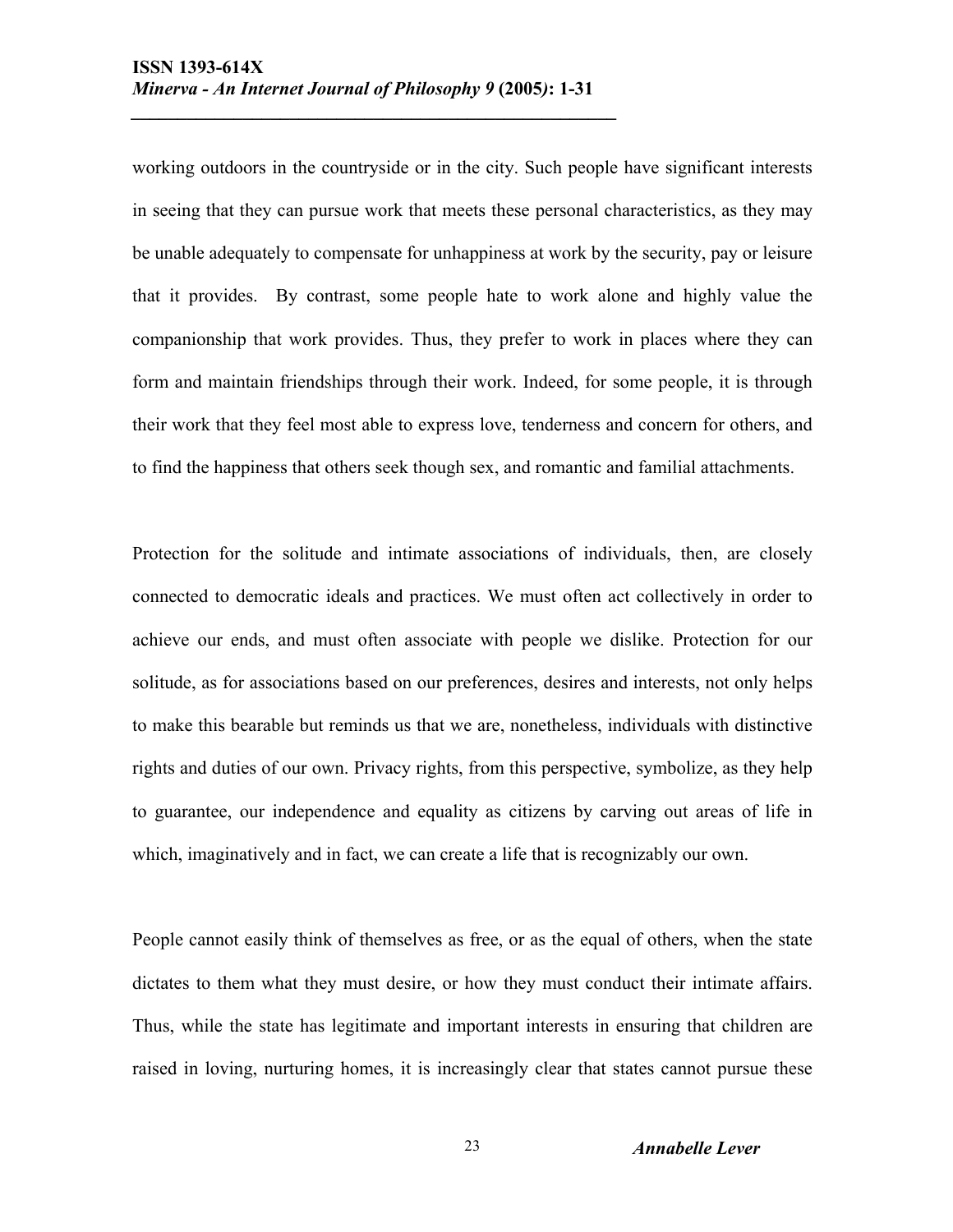legitimate interests by forbidding extramarital sex, making divorce and remarriage especially onerous, curtailing access to contraception and abortion or, indeed, by forbidding homosexual sex and marriage. Such policies, inevitably, reinforce unfounded prejudices about the capacities and value of individuals and these, in turn, inevitably affect the way we decide who is deserving of public trust, honour and leadership. As Justice Kennedy wrote, in his majority opinion in Lawrence et al. v. Texas, 'When homosexual conduct is made criminal by the law of the State, that declaration in and of itself is an invitation to subject homosexual persons to discrimination both in the public and in the private spheres'.<sup>9</sup> However popular, therefore, such policies seem a travesty, rather than a realization of democratic values, and remind us that efforts to provide a purely procedural, or majoritarian, account of democracy are doomed to failure.

This means that we cannot identify the content and justification for privacy rights, in a democracy, by assuming that individuals have much the same needs and tastes for privacy, or that the connections between the privacy and the personal freedom and equality of individuals will be easy to define generically. For example, religious beliefs, not sexual and familial affection, define the nature and importance of intimacy in the lives of some people. For others, by contrast, love of country, of one's troops, of music or sport form the prototype on which a lovable person or object is based. None of these, so far as one can tell, is inherently more consistent with the freedom and equality of individuals than the other. Nor is one of these intrinsically more meritorious or deserving of public recognition and support on democratic grounds. Hence, we should not expect privacy rights to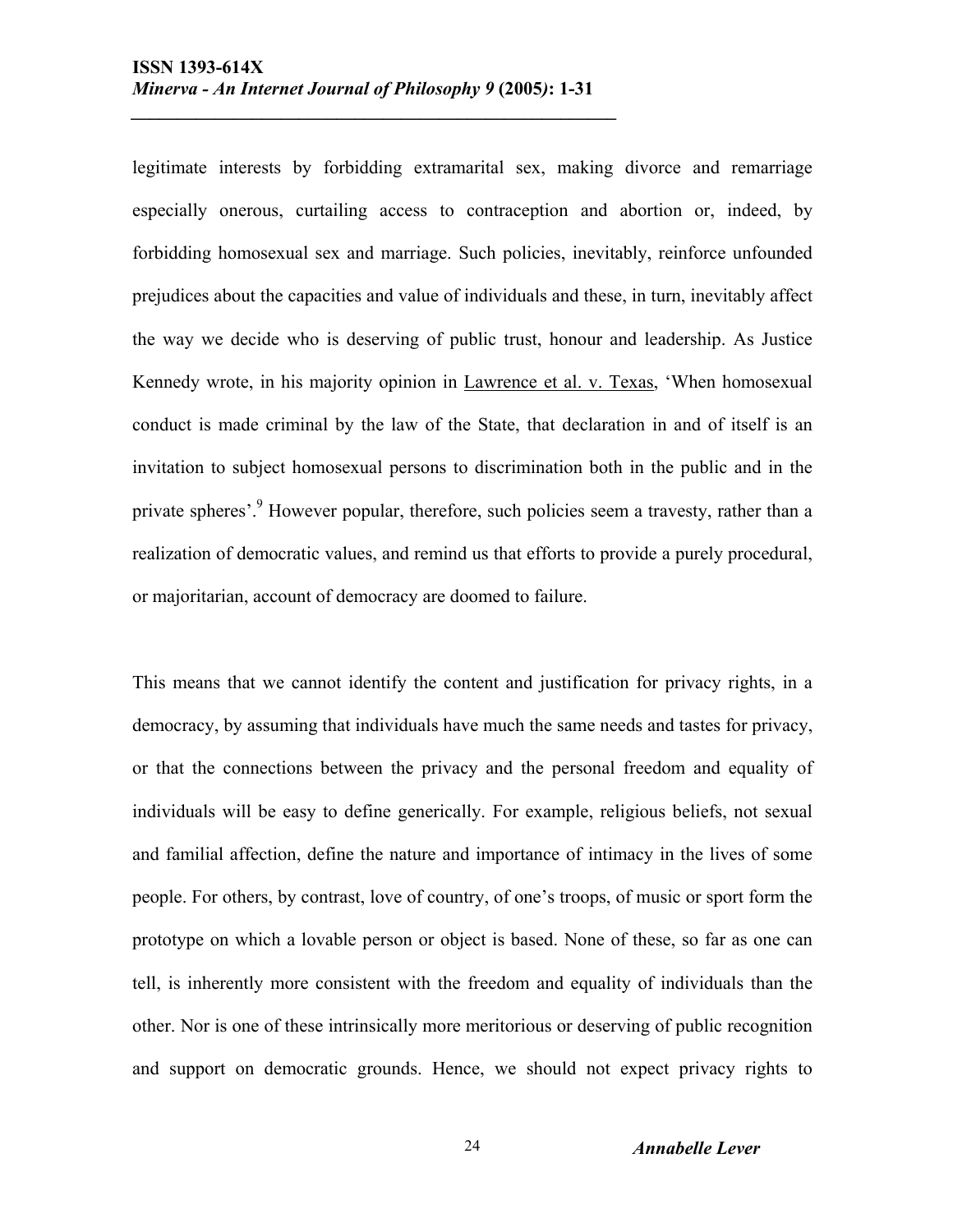privilege family life over religious obligation, or these over love of nature or of art – for each is, in principle, as capable as the rest of reflecting people's personal interests in freedom and equality.

In this the personal justification of privacy rights can be distinguished from liberal and republican ones. For while a democratic conception of persons reflects the liberal idea that people can legitimately differ in their needs and tastes, it extends and deepens that idea in two ways. It extends it by noting that because this is so, we cannot treat individuals' legitimate interests in privacy simply as matters of taste, preference and conviction, as though people do not need solitude or intimacy, on occasion, in order to vindicate their freedom and equality. But attention to democratic principles deepens our sense of the connections between protection for the privacy of individuals, and protection for their freedom and equality. Hence, the reasons to protect personal privacy, in a democracy, mean that we cannot be indifferent to the ways that family circumstance and structure affect the life-prospects of individuals, or the ways in which the relations within, as well as between, families, may threaten democratic forms of privacy.

Feminist objections to the public/private distinction suggest that we must distinguish democratic claims to solitude and intimacy from liberal ones, but they also illuminate the differences between democratic and republican approaches to basic rights. Even if people have legitimate interests in political choice and participation, it does not follow that they must find their happiness in politics, or experience political engagement as an expression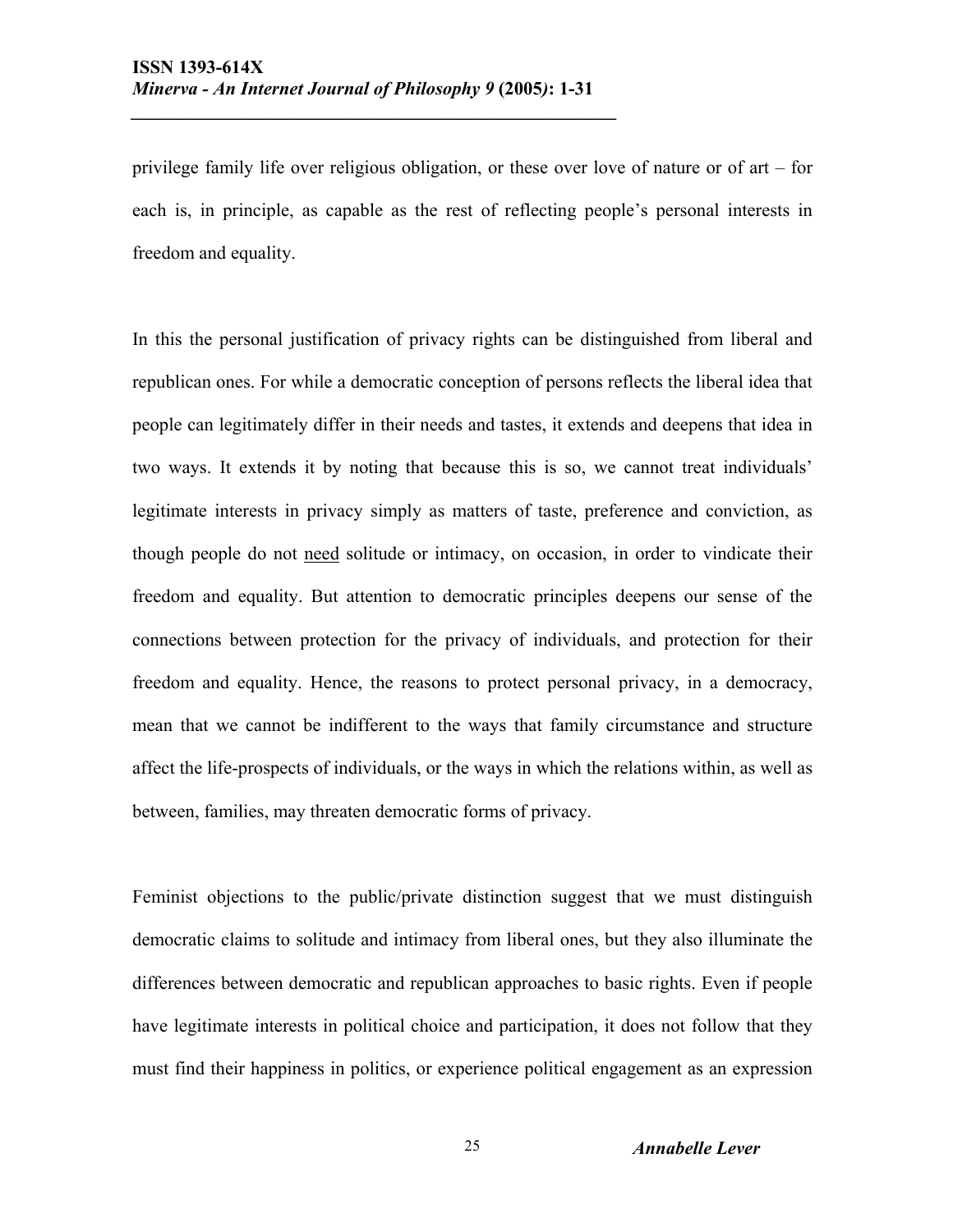of freedom, rather than of duty. Nor, indeed, is there anything especially democratic about the idea that individuals must be willing and able successfully to participate in politics in order to protect their legitimate interests in privacy, or anything else. Whether because they are old, young, sick, distracted by fear and anxiety, or because of their personal beliefs, obligations and temperaments, it can be hard for some people successfully to engage in collective action. Hence we cannot make success in electoral competition, however democratic, a requirement in order to guarantee the basic rights of individuals.

Thus, whether we look at democracy as a special form of government, or as a distinctive type of society, and whether we concentrate on the political or the personal dimensions of people's lives, it appears that privacy rights are justified on democratic grounds. Indeed, we can distinguish a democratic justification of privacy rights from alternatives whether we are more attracted to liberal and representative conceptions of democracy, or to republican and participatory ones. So, it seems fair to conclude that privacy rights are consistent with democratic government, and with the legitimate interests of men and women.

#### **Conclusion**

There are, therefore, at least two ways to justify privacy rights in a democracy and, in principle, there may be many more. After all, it would be silly to insist that we *must* distinguish individuals' personal and political interests simply because we *can*. Indeed,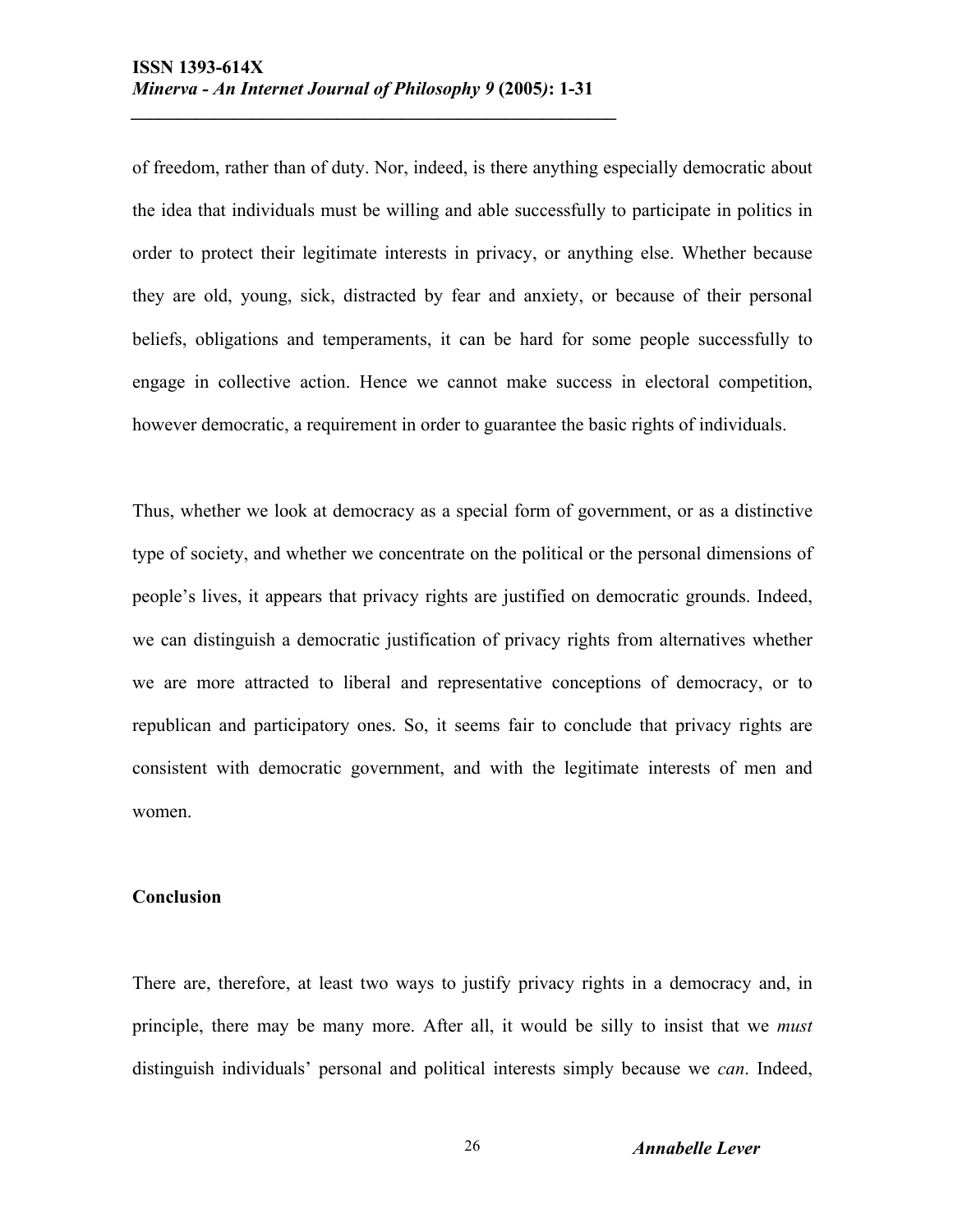that would be to ignore the implications of feminist criticisms of the public/private distinction: for these imply that there can be many ways to determine the legitimate limits of state action, as there is nothing especially important, or distinctive, about the differences between the personal and political interests of individuals.

Thus, we could, in principle, work out a justification for privacy rights based on utilitarian and natural rights theories. Whatever the problems of such theories as they stand, women and men clearly have legitimate interests in happiness, and in rights if they are stateless. In fact, most conceptions of democracy owe a good deal to both traditions, as do most conceptions of legal rights. For these reasons, I suspect that it would be no harder, and just as useful, to use utilitarian and natural rights theories in the ways that I have just used liberal and republican ones - in order to work out a democratic account of the privacy rights of individuals, and to distinguish them from alternatives.

But it is unnecessary to go into such matters here. On a democratic justification of privacy rights, everyone has legitimate interests in privacy that include, but are not limited to, interests in solitude, intimacy and confidentiality. As these legitimate interests in privacy reflect the importance of democratic government to the freedom and equality of individuals, whether or not they actually live under such governments, it seems fair to suppose that the case for privacy rights we have just considered justifies legal protection for our privacy no matter who, or where, we are. But interesting and important as such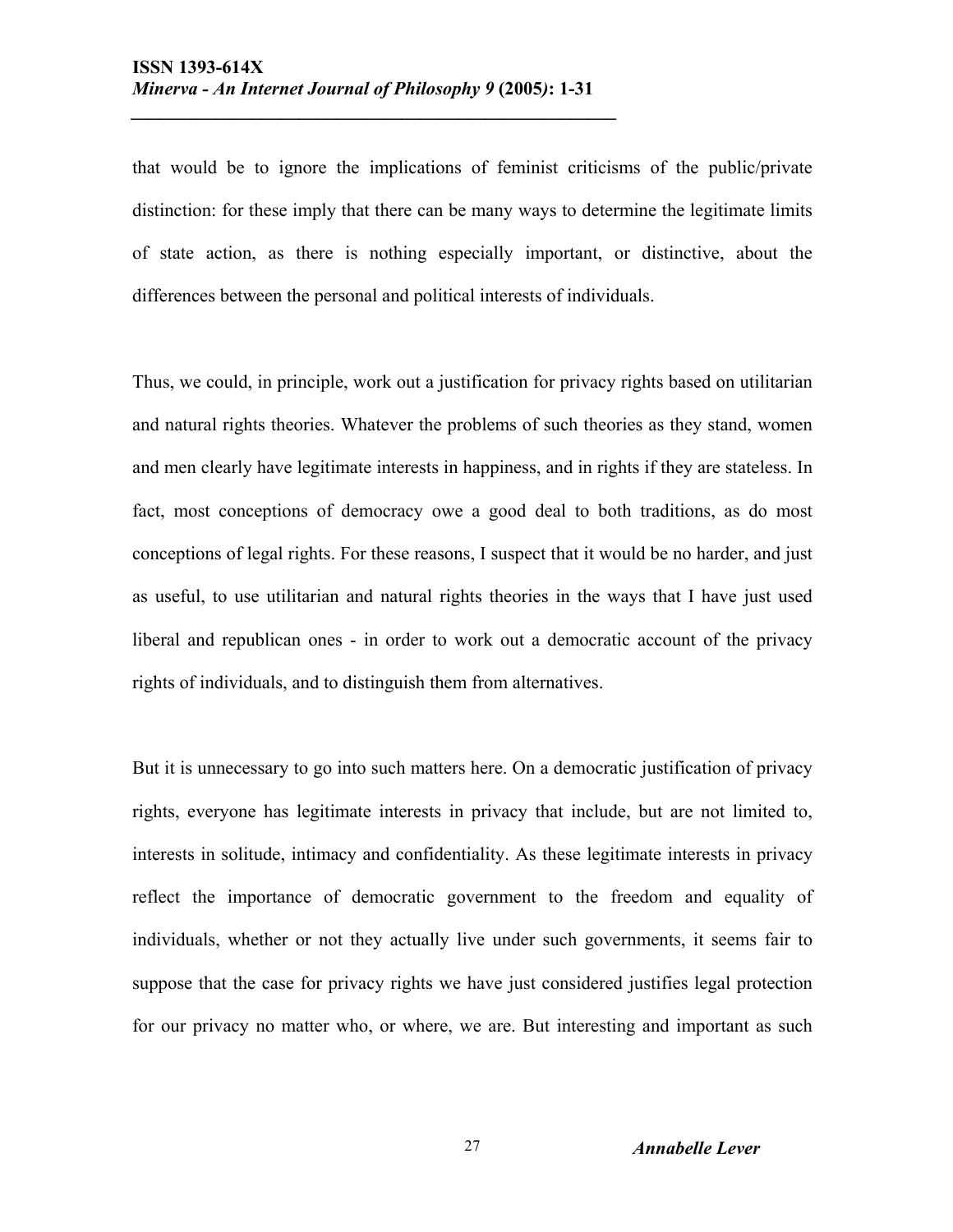matters are if we want fully to develop and analyse a democratic theory of privacy rights,

they are best left for another time and another paper.

# **BIBLIOGRAPHY**

Allen, Anita. 1988. *Uneasy Access: Privacy for Women in a Free Society.* New Jersey: Rowman and Littlefield.

Bloustein, Edward J. 1984. 'Privacy as an Aspect of Human Dignity'. In Ferdinand Schoeman, ed. *Philosophical Dimensions of Privacy: An Anthology.* Cambridge: Cambridge University Press.

Boling, Patricia. 1996. *Privacy and the Politics of Intimate Life.* Ithaca: Cornell University Press.

Bork, Robert. 1990. *The Tempting of America: The Political Seduction of Law*. New York: The Free Press.

*Bowers v. Hardwick*, 478 U.S. 186 (1986).

Brown, Wendy. 1995. *States of Injury: Power and Freedom in Late Modernity.* New Jersey: Princeton University Press.

DeCew, Judith. 1997. *In Pursuit of Privacy: Law, Ethics and the Rise of Technology.* Ithaca: Cornell University Press.

Densmore, Dana. 1998. 'A Year of Living Dangerously: 1968'. In DuPlessis and Snitow, eds. *The Feminist Memoir Project*. New York: Three Rivers Press.

DuPlessis, Rachel Blau and Ann Snitow, eds. 1998. *The Feminist Memoir Project: Voices From Women's Liberation.* New York: Three Rivers Press.

Ely, John Hart. 1973. 'The Wages of Crying Wolf: A Comment on *Roe v. Wade*'. *Yale Law Journal* 82.

Freeman, Jo. 1998. 'On the Origins of the Women's Liberation Movement from a Strictly Personal Perspective'. In DuPlessis and Snitow, eds. *The Feminist Memoir Project*. New York: Three Rivers Press.

Gavison, Ruth. 1984. 'Privacy and the Limits of the Law'. In Ferdinand Schoeman, ed. *Philosophical Dimensions of Privacy: An Anthology.* Cambridge: Cambridge University Press.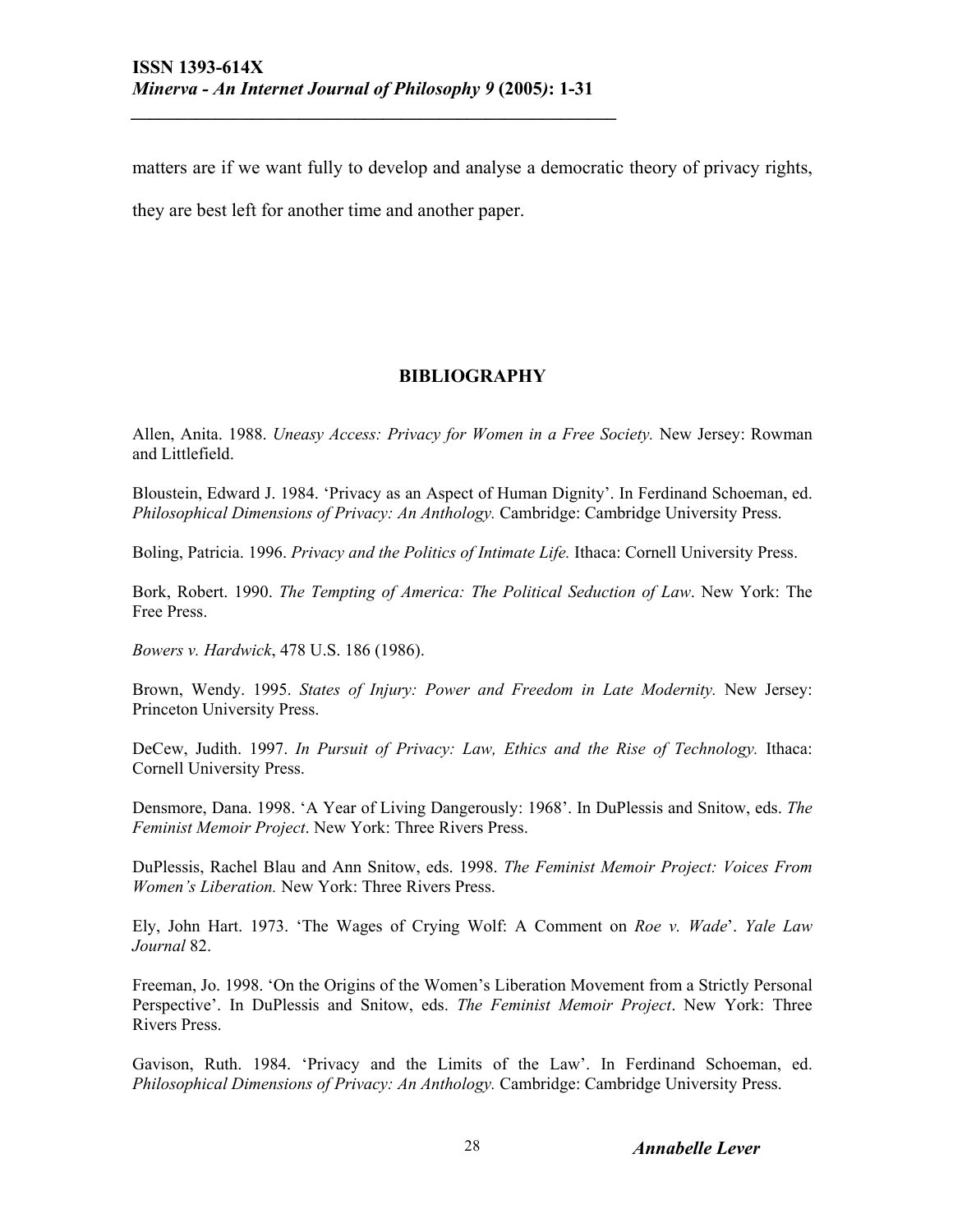Gerety, Tom. 1977. 'Redefining Privacy'. *Harvard Civil Rights-Civil Liberties Law Review* 12.

Glendon, Mary Ann. 1991. *Rights Talk: the Impoverishment of Legal Discourse.* New York: The Free Press.

Gutmann, Amy. 1996. 'How Limited is Liberal Government?' In Bernard Yack, ed. *Liberalism Without Illusions: Essays on Liberal Theory and the Political Vision of Judith N. Shklar.* London: University of Chicago Press.

Inness, Julie C. 1992. *Privacy, Intimacy and Isolation*. Oxford: Oxford University Press.

Kesselman, Amy.1998. 'Our Gang of Four: Friendship and Women's Liberation'. In DuPlessis and Snitow, eds. *The Feminist Memoir Project*. New York: Three Rivers Press.

*Lawrence et al. v. Texas*123 S.Ct. 2472, (2003).

*Loving v. Virginia* 388 U.S. 1 (1967).

MacKinnon, Catherine. 1983. 'Privacy v. Equality: Beyond *Roe v. Wade.*' *Feminism Unmodified: Discourses on Life and Law*. Cambridge: Cambridge University Press.

Mill, John Stuart. 1993. *Considerations on Representative Government.* London: Everyman.

Nicholson, Linda J. 1986. *Gender and History: The Limits of Social Theory in the Age of the Family.* New York: Columbia University Press.

Okin, Susan. 1989. *Justice, Gender and the Family.* New York: Basic Books.

Olsen, Frances. 1983. 'The Family and the Market: A Study of Ideology and Legal Reform'. *Harvard Law Review* 96 (8)

Pateman, Carol. 1989. *The Disorder of Women.* Stanford: Stanford University Press.

Phillips, Anne. 1991. *Engendering Democracy*. Pennsylavania: Pennsylvania University Press.

----------------. 2000. 'Feminism and Republicanism: Is this a Plausible Alliance?' *Journal of Political Philosophy* 8 (2).

Pitkin, Hannah. 1981. 'Justice: On Relating Private and Public'. *Political Theory* 9 (3).

Pocock, J.G.A. 1975. *The Machiavellian Moment: Florentine Political Thought and the Atlantic Republican Tradition.* Princeton: Princeton University Press.

Prosser, William L. 1984. 'Privacy [A Legal Analysis]'in Ferdinand Schoeman, ed. *Philosophical Dimensions of Privacy: An Anthology*. Cambridge: Cambridge University Press.

Rachels, J. 1976. 'Why Privacy is Important'. *Philosophy and Public Affairs* 4 (4)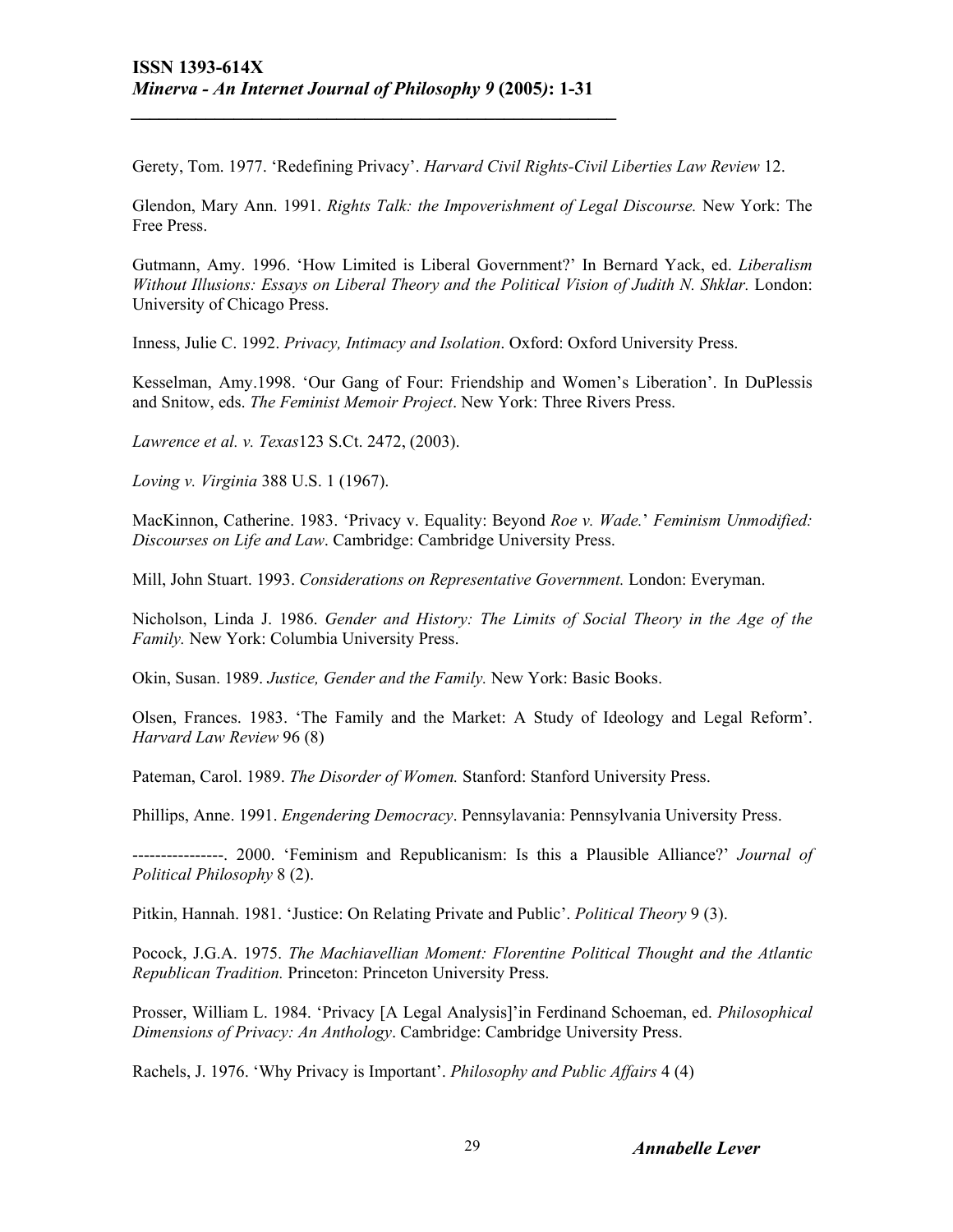Reiman, Jeffrey H. ' Privacy, Intimacy and Personhood'. *Philosophy and Public Affairs* 6 (1).

Rosenblum, Nancy. 1998. *Membership and Morals: The Personal Uses of Pluralism in America.*  New Jersey: Princeton University Press.

Sandel, Michael. 1996. *Democracy's Discontent: America In Search of a Public Philosophy.*  Cambridge: Harvard University Press.

Scanlon, T. 'Thomson on Privacy'. *Philosophy and Public Affairs* 4 (4).

Shklar, Judith. 1984. *Ordinary Vices.* Cambridge: Harvard University Press.

Spero, Nancy. 1998. 'The Art of Getting to Equal'. In DuPlessis and Snitow, eds. The Feminist Memoir Project. New York: Three Rivers Press

Taub, N. and E. M. *Schneider*. 1990. 'Women's Subordination and the Role of Law'. In *The Politics of Law: A Progressive Critique*, ed. D. Kairys. New York: Pantheon Books.

Thomson, Judith Jarvis. 1976. 'The Right to Privacy'. *Philosophy and Public Affairs.* 4 (4).

Tronto, Joan. 1996. 'Care as a Political Concept'. In Hirschmann and DiStefano, eds. *Revisioning the Political: Feminist Reconstructions of Traditional Concepts in Western Political Theory.*  Colorado: Westview Press.

Warren, Samuel D. and Louis D. Brandeis. 1984. 'The Right to Privacy [The Implicit Made Explicit]'. In Ferdinand Schoeman, ed. *Philosophical Dimensions of Privacy: An Anthology*. Cambridge: Cambridge University Press.

Weintraub, J. 1997. 'The Theory and Politics of the Public/Private Distinction' . In *Public and Private in Thought and Practice: Perspectives on a Grand Dichotomy*. Chicago: University of Chicago Press.

Weisstein, Naomi. 1998. 'Our Gang of Four: Friendship and Women's Liberation'. In DuPlessis and Snitow, eds. *The Feminist Memoir Project.* New York: Three Rivers Press

Westin, Alan. 1967. *Privacy and Freedom.* New York: Atheneum Press.

1

Woolf, Virginia. 1929. *A Room of One's Own.* London: Harcourt, Brace and Company.

Young, Iris Marion. 1990. *Justice and the Politics of Difference.* New Jersey: Princeton University Press.